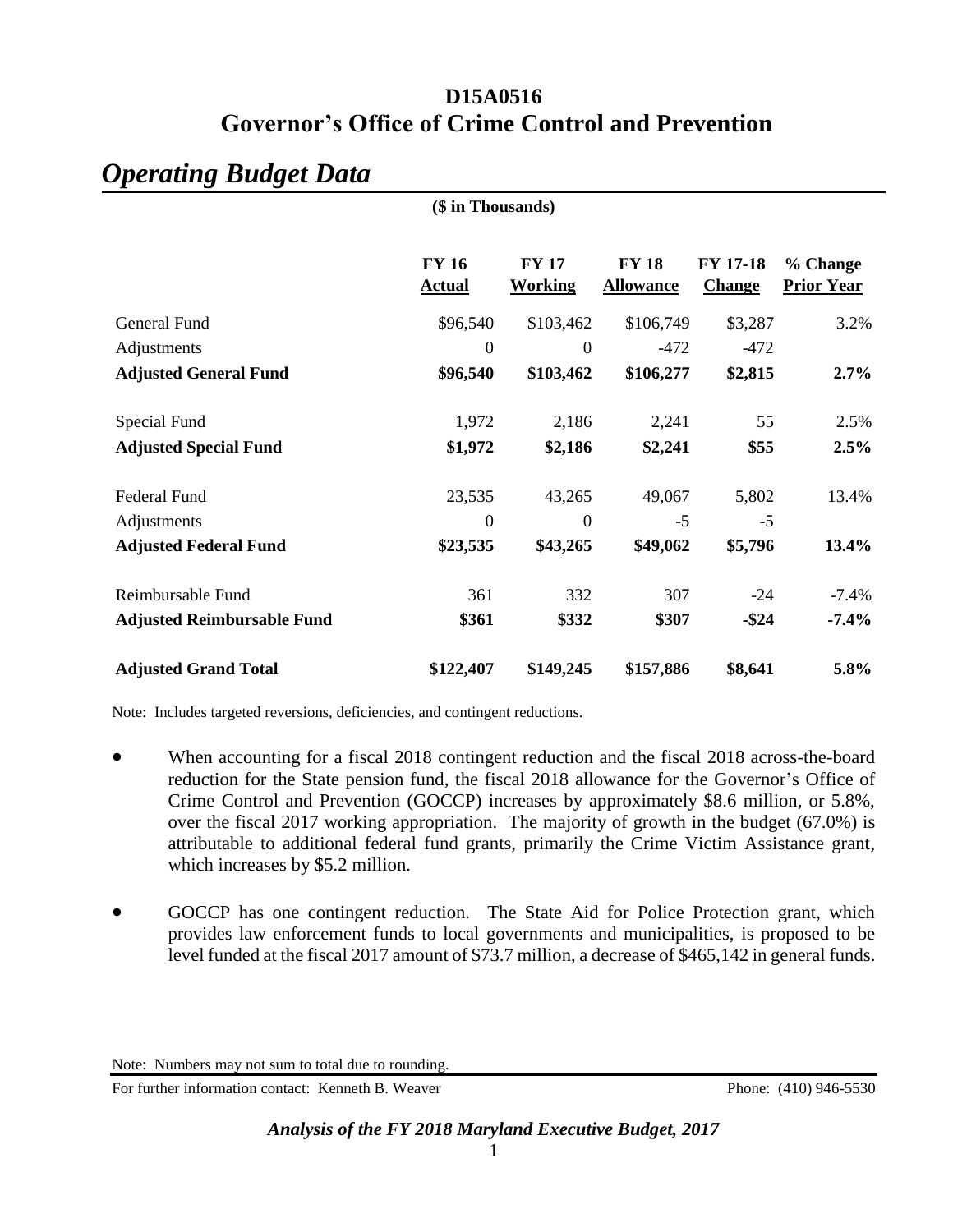Special funds increase by 2.5%, or \$55,000, primarily due to an increase in the School Bus Safety Enforcement Fund.

| I crsonnel Dulu                                 |                               |                         |                                  |                                  |
|-------------------------------------------------|-------------------------------|-------------------------|----------------------------------|----------------------------------|
|                                                 | <b>FY 16</b><br><b>Actual</b> | <b>FY 17</b><br>Working | <b>FY 18</b><br><b>Allowance</b> | <b>FY 17-18</b><br><b>Change</b> |
| <b>Regular Positions</b>                        | 38.00                         | 37.00                   | 37.00                            | 0.00                             |
| <b>Contractual FTEs</b>                         | 18.73                         | 17.68                   | 17.63                            | $-0.05$                          |
| <b>Total Personnel</b>                          | 56.73                         | 54.68                   | 54.63                            | $-0.05$                          |
| <b>Vacancy Data: Regular Positions</b>          |                               |                         |                                  |                                  |
| Turnover and Necessary Vacancies, Excluding New |                               |                         |                                  |                                  |
| Positions                                       |                               | 1.11                    | 3.00%                            |                                  |
| Positions and Percentage Vacant as of 12/31/16  |                               | 6.00                    | 16.22%                           |                                  |

*Personnel Data*

- Section 20 of the fiscal 2017 budget bill required the Governor to abolish 657 vacant regular positions and reduce the fiscal 2017 budget by \$25 million. The impact to GOCCP was the loss of 1 regular position. The abolished position was administrative, with actual salary savings of \$50,000.
- While there are no changes in regular positions, GOCCP receives a net decrease of 0.05 contractual full-time equivalent in the fiscal 2018 allowance. In addition, at the end of calendar 2016, GOCCP had 6.0 positions vacant.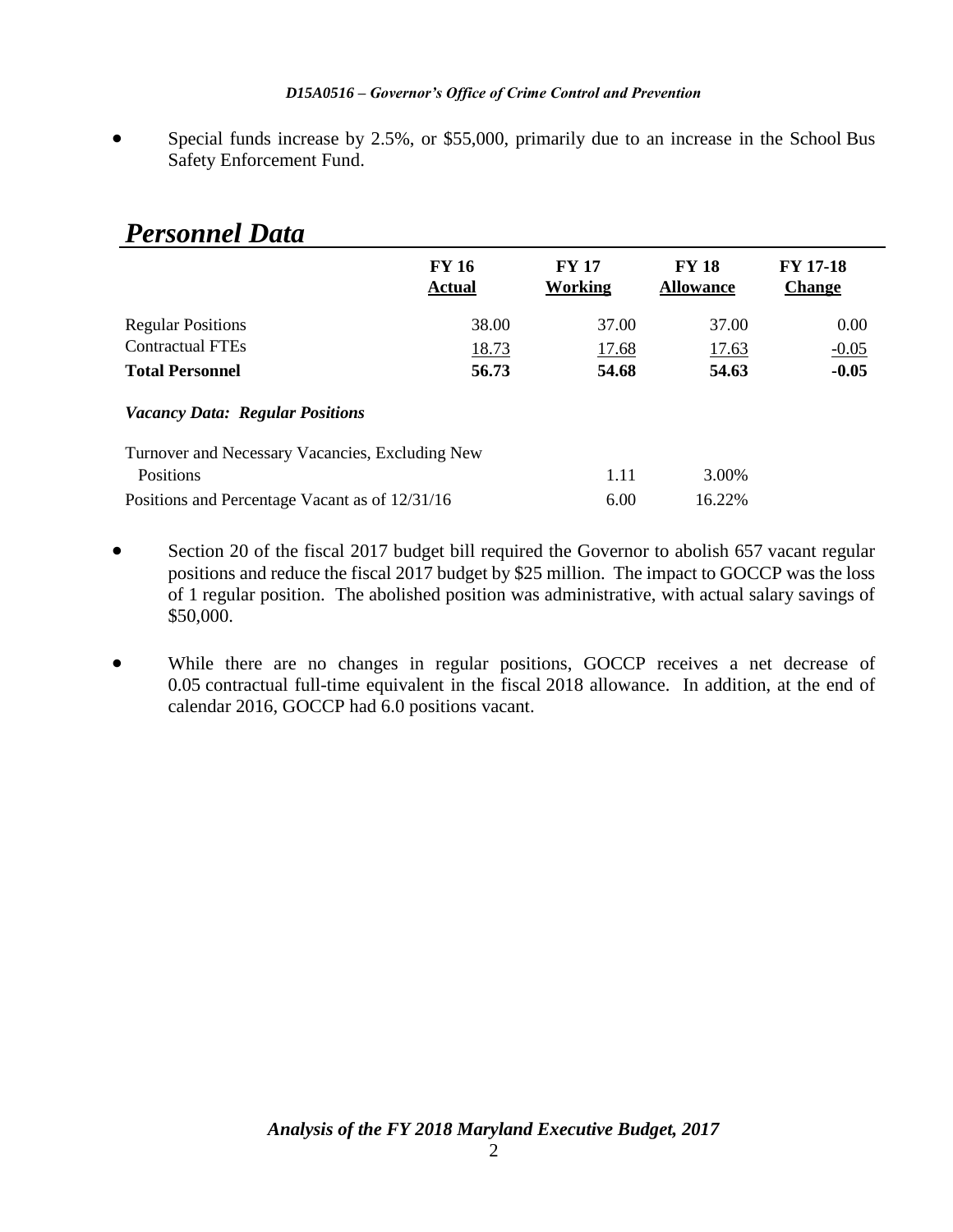# *Analysis in Brief*

## **Major Trends**

*GOCCP Administrative Performance Data:* One of the agency's primary objectives as a grants administrator is to increase productivity, customer service, and interagency workings as the State Administering Agency for law enforcement grants. In fiscal 2016, the percentage of grants closed with above average compliance increased by 2 percentage points to 72%, despite continued increases in the grant-to-monitor ratio and the total number of active grants funded.

In fiscal 2018, GOCCP has added several targets within its Managing for Results (MFR) performance measures, mainly dealing with grant status and grant compliance rates. Overall, the trends for key MFR measures are as follows:

- grant compliance rates have exceeded annual goals;
- grants addressing substance abuse treatment increased from 7 to 20;
- the number of victims served continues to increase.

#### **Issues**

*Implementing the Justice Reinvestment Act:* Chapter 515 of 2016, the Justice Reinvestment Act, (JRA) established Maryland's path to comprehensive criminal justice reform by altering provisions relating to sentencing, corrections, parole, and the supervision of offenders. GOCCP houses the Justice Reinvestment Oversight Board, which is charged with monitoring the progress and compliance with the implementation of Chapter 515. This issue discusses the components of the legislation and the progress made toward its implementation. **GOCCP should provide an update on the status of the JRA implementation, including an update on which provisions set to begin in October 2017 have in fact started, and any performance data by December 1, 2017.** 

*Statewide Victim Services Needs Assessment:* GOCCP retained an outside consultant to conduct a Statewide Victim Services Needs Assessment. The study, which was submitted to the budget committees in September 2016, was designed to assess the efficacy of current victim services and identify areas of priority for promoting access to victim services, particularly for the underserved. **The agency should discuss whether implementation of any Statewide Victim Services Needs Assessment-related recommendations have begun or will begin in fiscal 2018, the projected fiscal 2018 impact, and any impact on Victims of Crime Assistance grant programs going forward.**

*Untested Sexual Assault Kits:* In response to Chapter 37 of 2015 requiring law enforcement agencies to conduct an audit of untested sexual assault kits, GOCCP surveyed 135 law enforcement agencies in the State about (1) the number of untested kits in its possession; (2) the date each kit was collected; and (3) recommendations to address any potential backlogs of untested kits. Survey responses were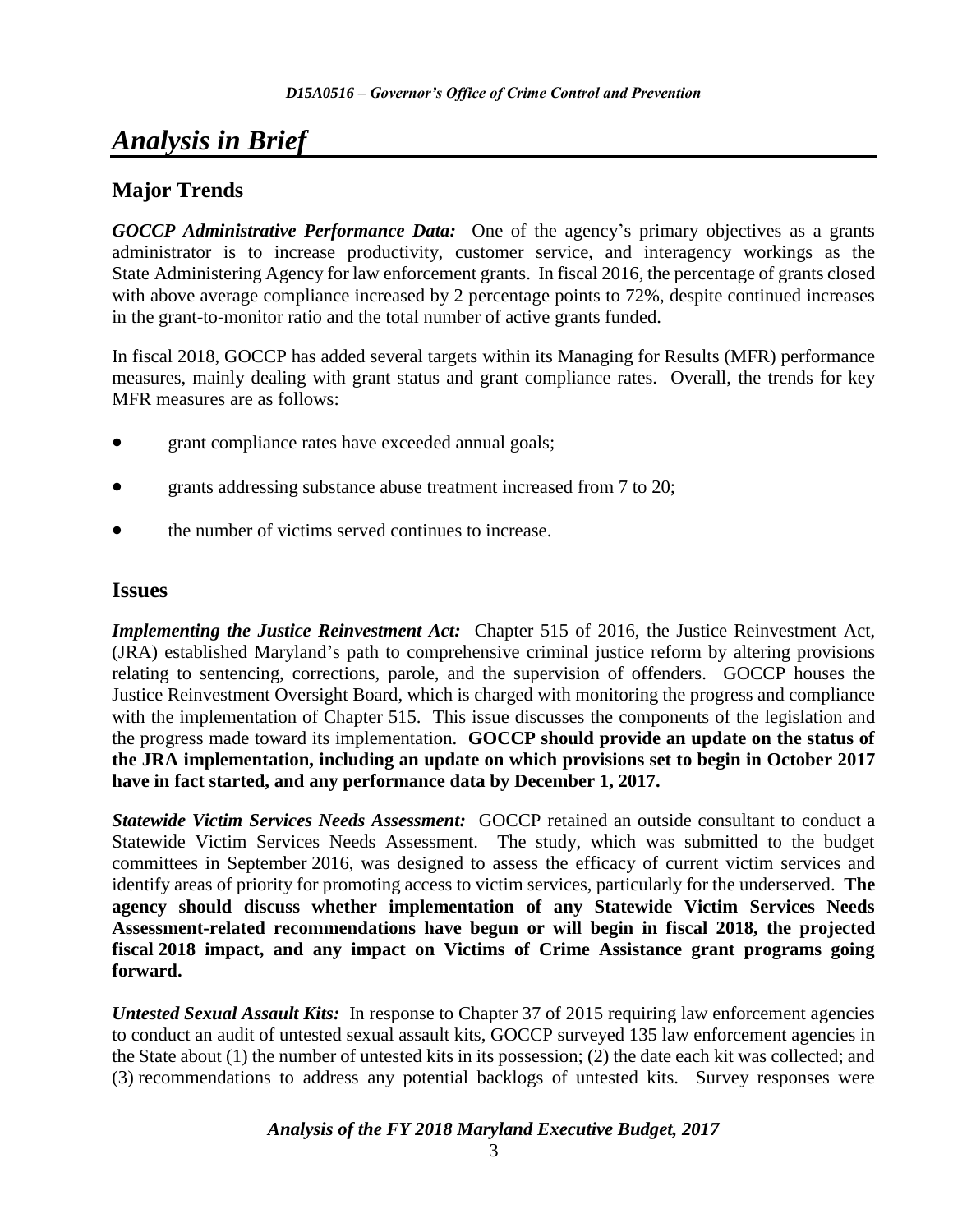forwarded to the Office of the Attorney General, and a report was issued that studied the results. **GOCCP should comment on the formation of the Sexual Assault Evidence Kit Oversight Committee, projected timeline, future audits, and other steps taken to fulfill the recommendations in the State Attorney General's report.**

*New Victims' Services Unit:* In order to improve compensation and services for crime victims, and enhance the collection of restitution funds from criminals, GOCCP recommended, in the December 2016 Restitution Study, that a new unit called the Victims' Services Unit (VSU) should be formed within the agency to collect data, develop best practices, and coordinate with State and local entities regarding restitution. **GOCCP should comment on the progress of the VSU consolidation, timeline, and potential savings.**

#### **Recommended Actions**

1. Adopt narrative requesting a report on the status of the Justice Reinvestment Act implementation and how the provisions taking effect on October 1, 2017, will impact the agency's fiscal 2018 outlook.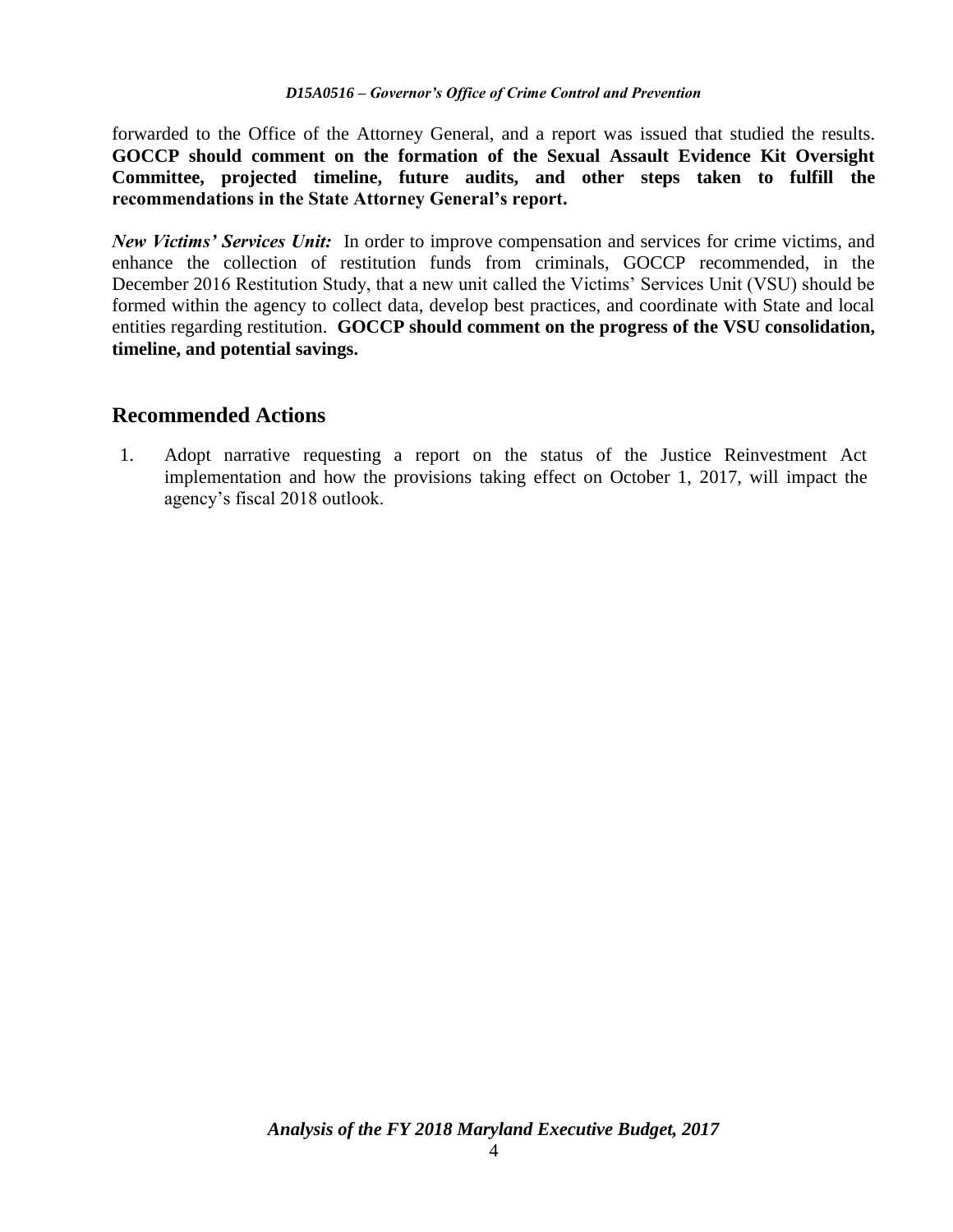# *Operating Budget Analysis*

### **Program Description**

The Governor's Office of Crime Control and Prevention (GOCCP) is empowered to develop collaborative and deliberative approaches to impact crime through more effective management of Maryland's criminal justice resources. One of the GOCCP principal responsibilities is the development of Maryland's Comprehensive State Crime Control and Prevention Plan. A primary goal of the plan is to facilitate information sharing and coordination between all levels of the criminal justice system. GOCCP is also responsible for:

- administering many of Maryland's law enforcement grants;
- conducting crime data analysis;
- performing best practices research; and
- assisting with the development of legislation, policies, plans, programs, and budgets related to the reduction and prevention of crime, violence, delinquency, and substance abuse.

### **Performance Analysis: Managing for Results**

Formerly a simple grant administrator, GOCCP is now regarded as Maryland's one-stop shop for resources to improve public safety. The agency, therefore, reports performance in terms of its administrative function, as well as the extent to which GOCCP's contributions result in a reduction in crime across Maryland.

### **1. GOCCP Administrative Performance Data**

One of GOCCP's primary objectives as a grants administrator is to increase productivity, customer service, and interagency workings as the State-administering agency for law enforcement grants. Ensuring that grants are in good standing and in regular status, are monitored properly, and comply with the conditions and regulations of that grant are a key component of developing positive relationships with sub-recipients and providing effective services to each jurisdiction. **Exhibit 1** shows the percentage of grants in regular status, meaning operations are proceeding normally and not in risk or audit status. For fiscal 2016, 92% of grants were in regular status, exceeding the GOCCP goal of 90%.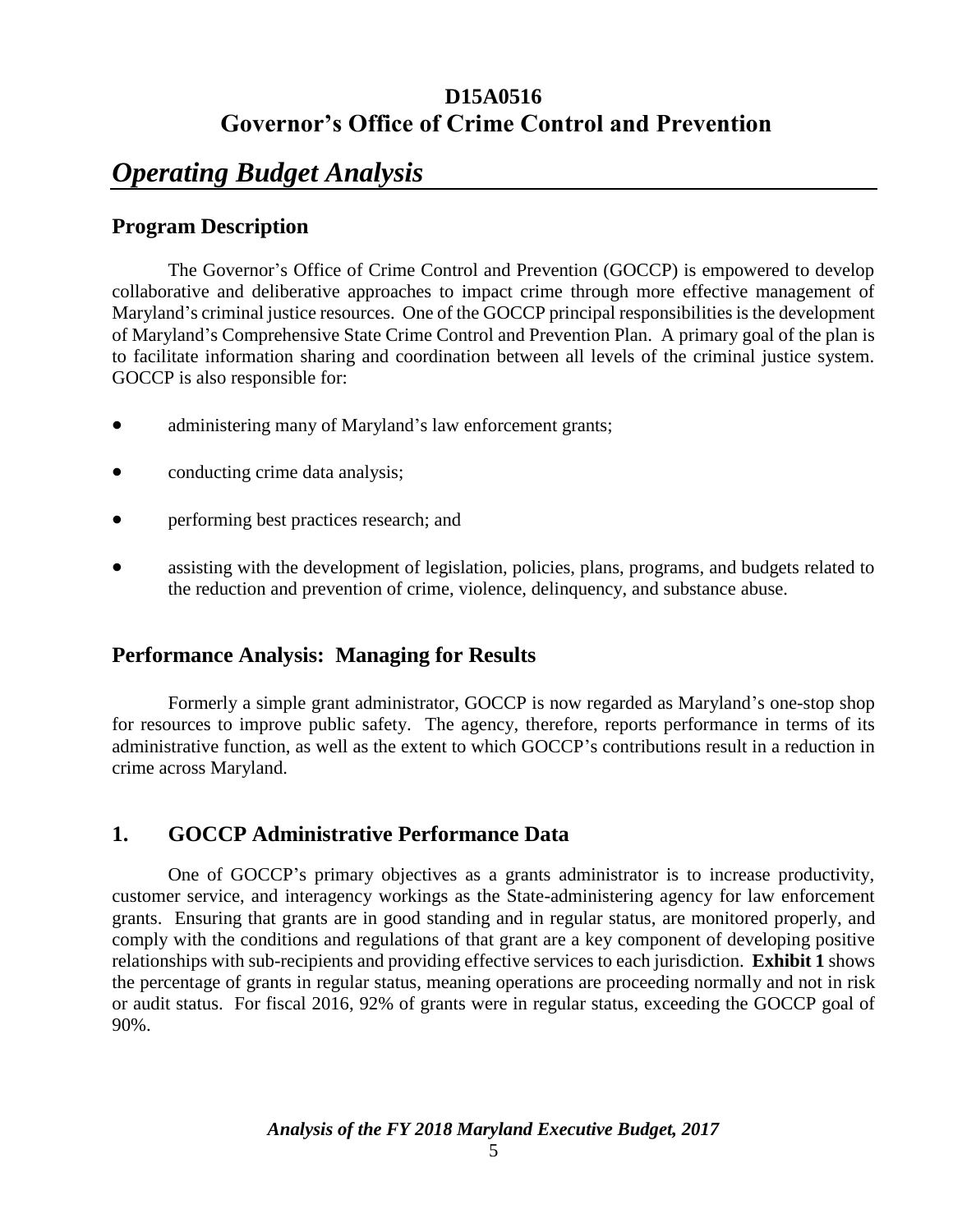



Source: Department of Budget and Management

**Exhibit 2** shows the percentage of grants closed with above-average compliance with the conditions and regulations of the grant. The agency's current Managing for Results goal is to ensure that at least 70% of grants are closed in above-average compliance. While grants closed slightly below this goal in fiscal 2013 and 2014 (69% and 65%), by fiscal 2016, 72% of grants closed with above-average compliance, exceeding the agency goal of 70% for the second year in a row. This occurred despite a rise in the number of active grants and a 21% increase in the grant-to-monitor ratio.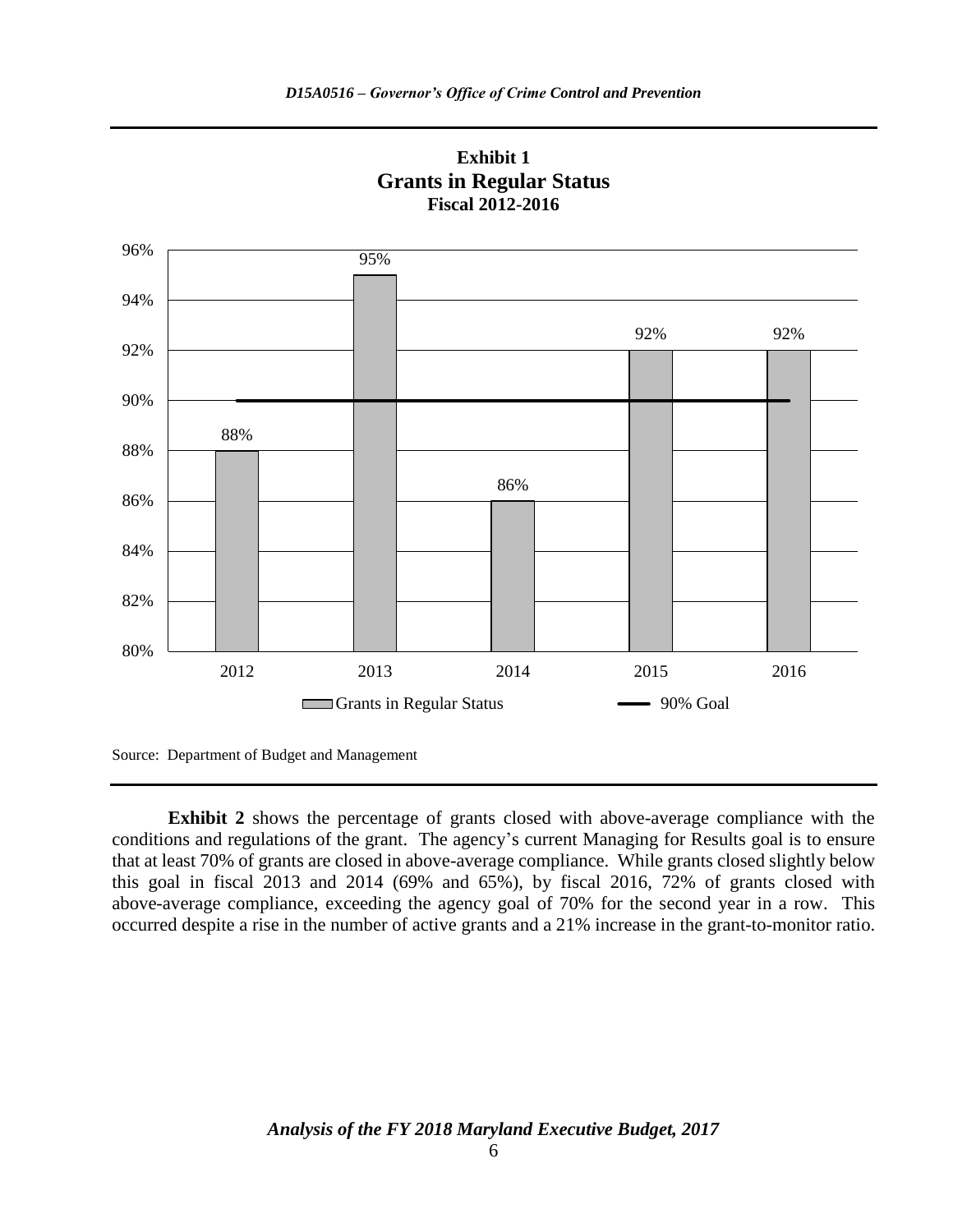



#### **Grants Per Monitor**

**Exhibit 3** shows the average number of grants per monitor in each fiscal year since 2012. Most recently, the ratio increased to 92:1 in fiscal 2016, from 76:1 in the prior fiscal year. For fiscal 2017, the ratio is expected to rise to 100 grants per monitor.

Source: Department of Budget and Management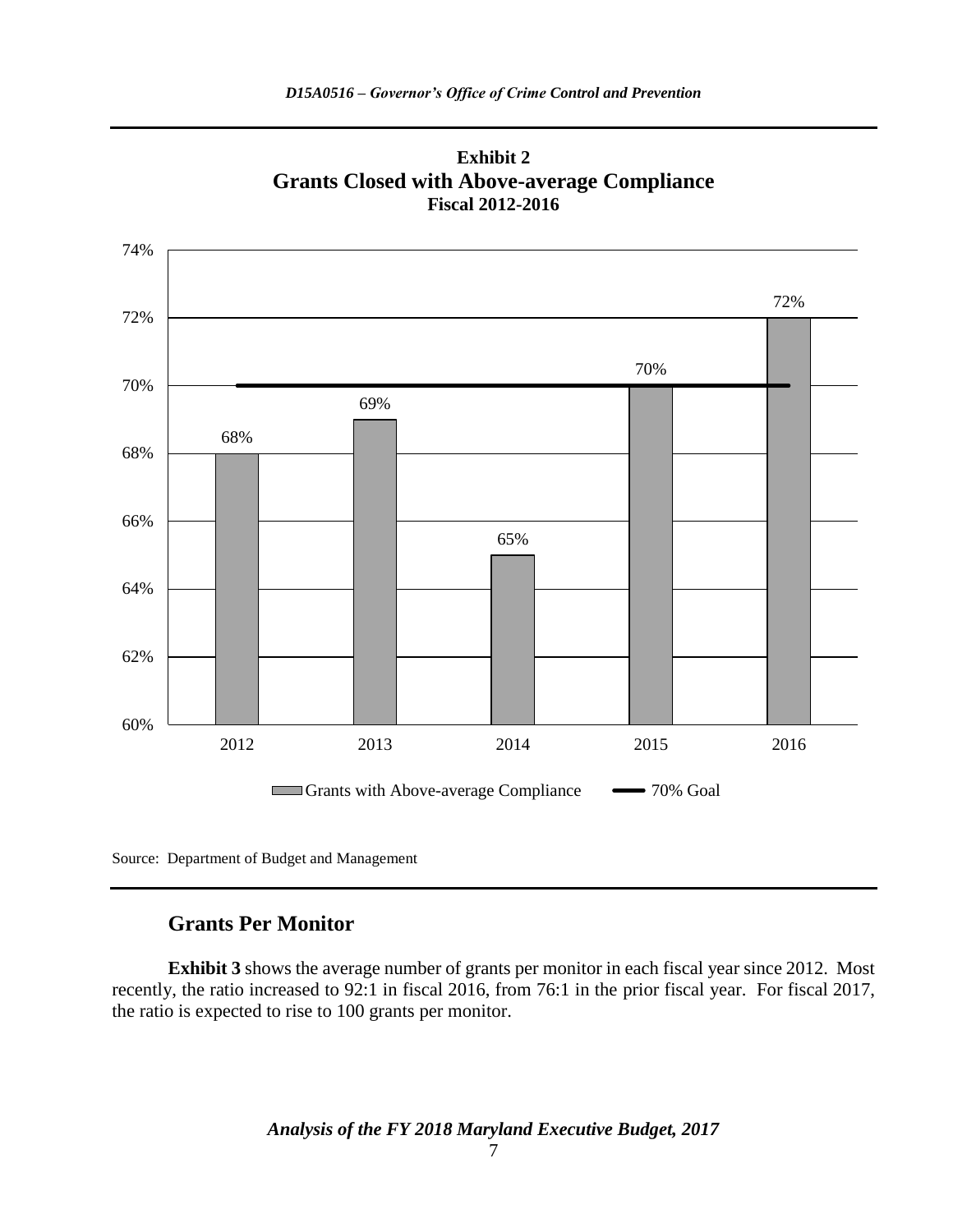



The agency states that the number of fiscal and program management staff is sufficient to handle the increased grant load. While there is no national standard for the average number of grants managed per monitor, the agency states that should it begin administering significantly more funding in terms of dollars or complexities, additional monitors will be needed to maintain success.

### **2. Number of Crime Victims Served by Grants**

GOCCP has a goal to impact public safety across Maryland by focusing grant resources on crime victim services. Over the last five fiscal years, the amount of funds for each crime victim has decreased by 12%, while the number of crime victims served has grown from approximately 134,000 to 180,000, a 34% increase. This means that the agency is serving more people with slightly fewer dollars. **Exhibit 4** shows the number of victims served and the amount of funding each year.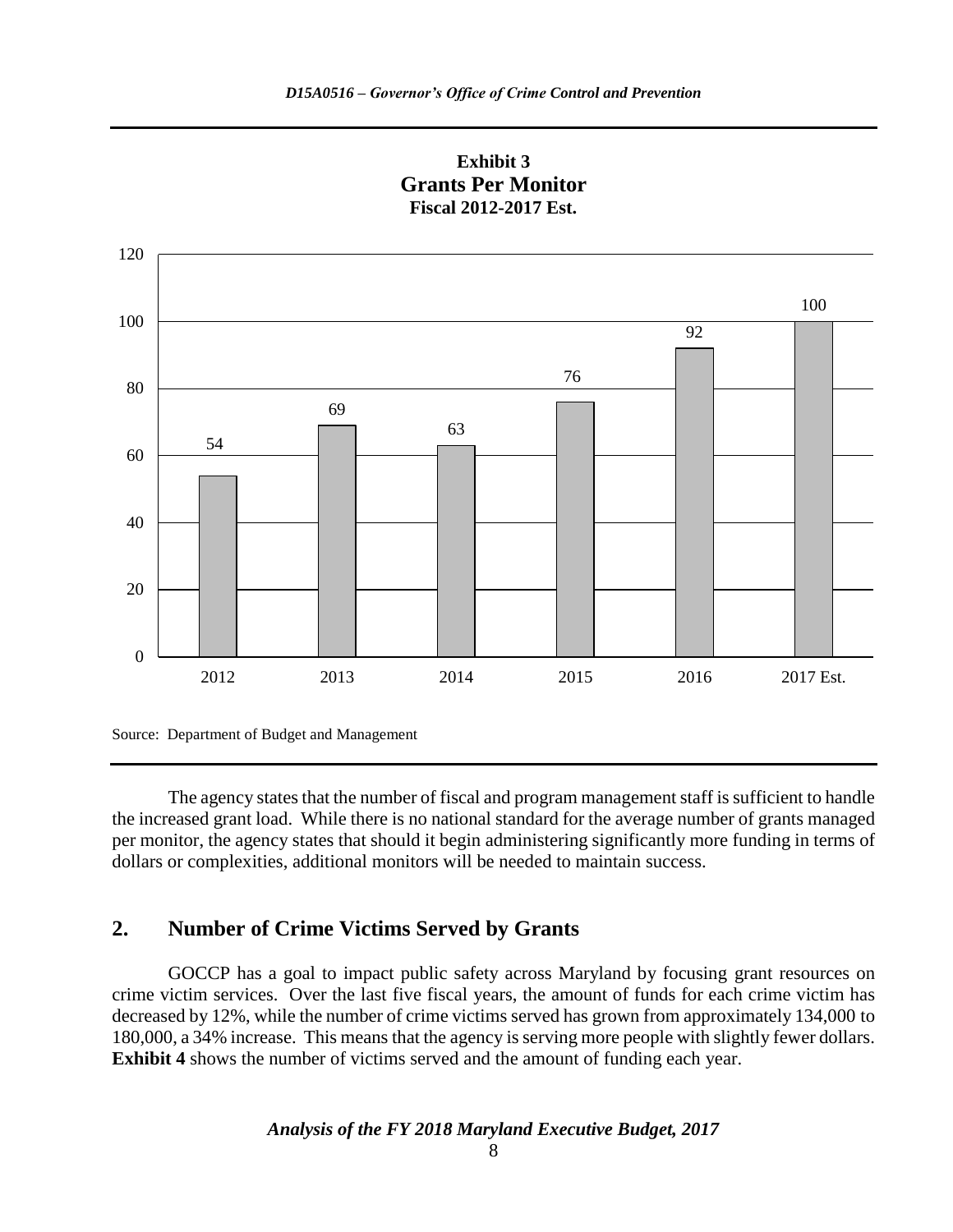



### **3. Heroin/Opioid Abuse**

During the previous fiscal year, in response to the Administration's state of emergency on the heroin/opioid overdose epidemic, GOCCP added a new performance measure that tracks the number of grants addressing substance abuse treatment. From fiscal 2015 to 2016, the number of substance abuse treatment grants grew from 7 to 20. The agency anticipates this number increasing in future years. **Exhibit 5** shows the number of substance abuse treatment grants for the last five fiscal years.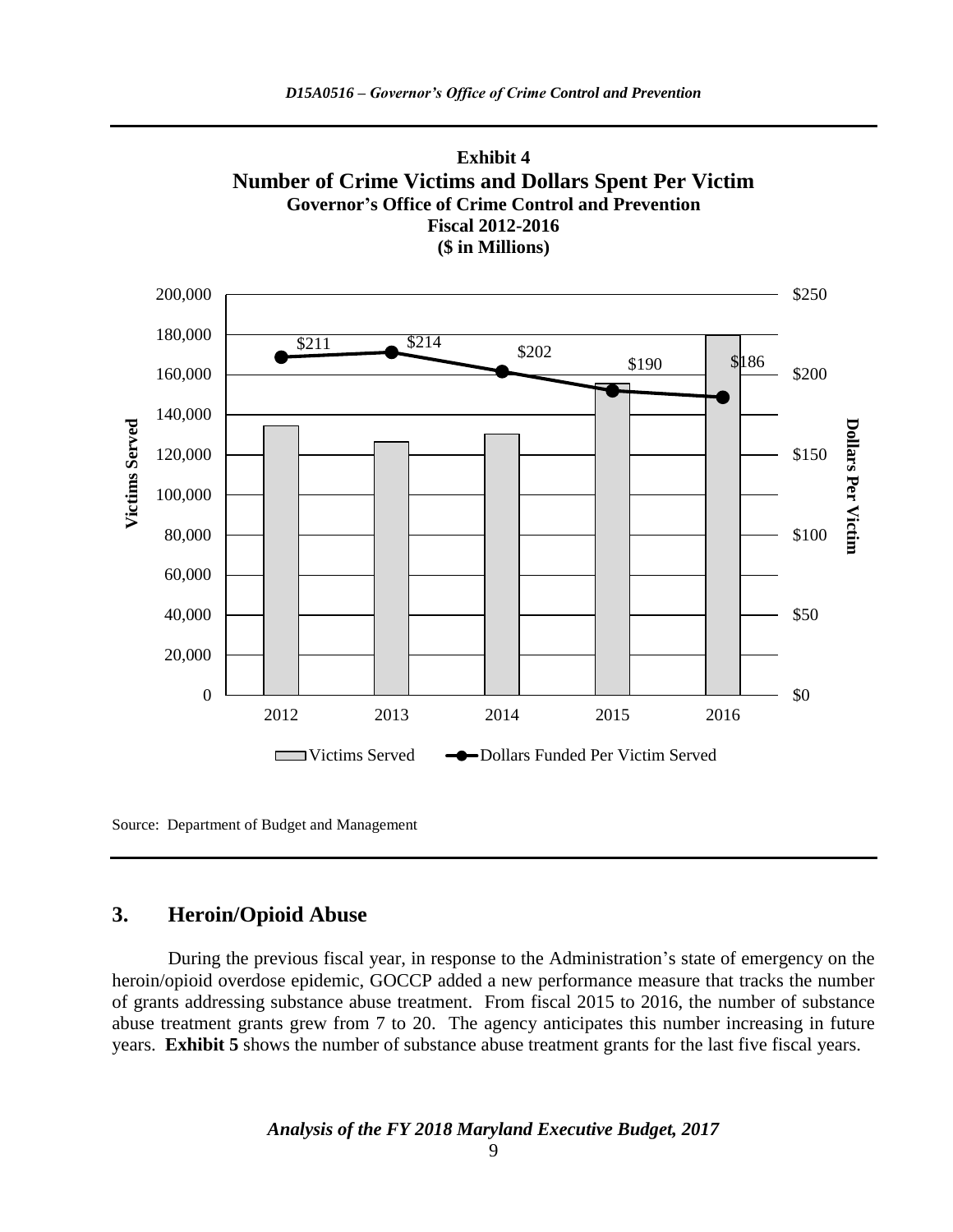

Source: Department of Budget and Management

### **Current Anti-substance Abuse Initiatives**

In February 2015, the Administration established the Inter-Agency Heroin and Opioid Coordinating Council to ensure statewide sharing of data between agencies to support public health and public safety responses to the epidemic. The Maryland Heroin and Opioid Emergency Task Force is now overseeing many of these efforts, and in the 2018 fiscal allowance several programs and initiatives are funded to combat opioid abuse:

 *The Governor's Opioid Operational Command Center:* Twelve State agencies have committed to dedicating an employee to staff the center. In addition, the GOCCP Executive Director will be the team lead of the center. Funding will be provided by the Department of Health and Mental Hygiene (DHMH) in the amount of \$4 million (\$2 million each in fiscal 2017 and 2018). GOCCP is currently in discussions with DHMH regarding using a portion of this funding for the center for heroin-related initiatives.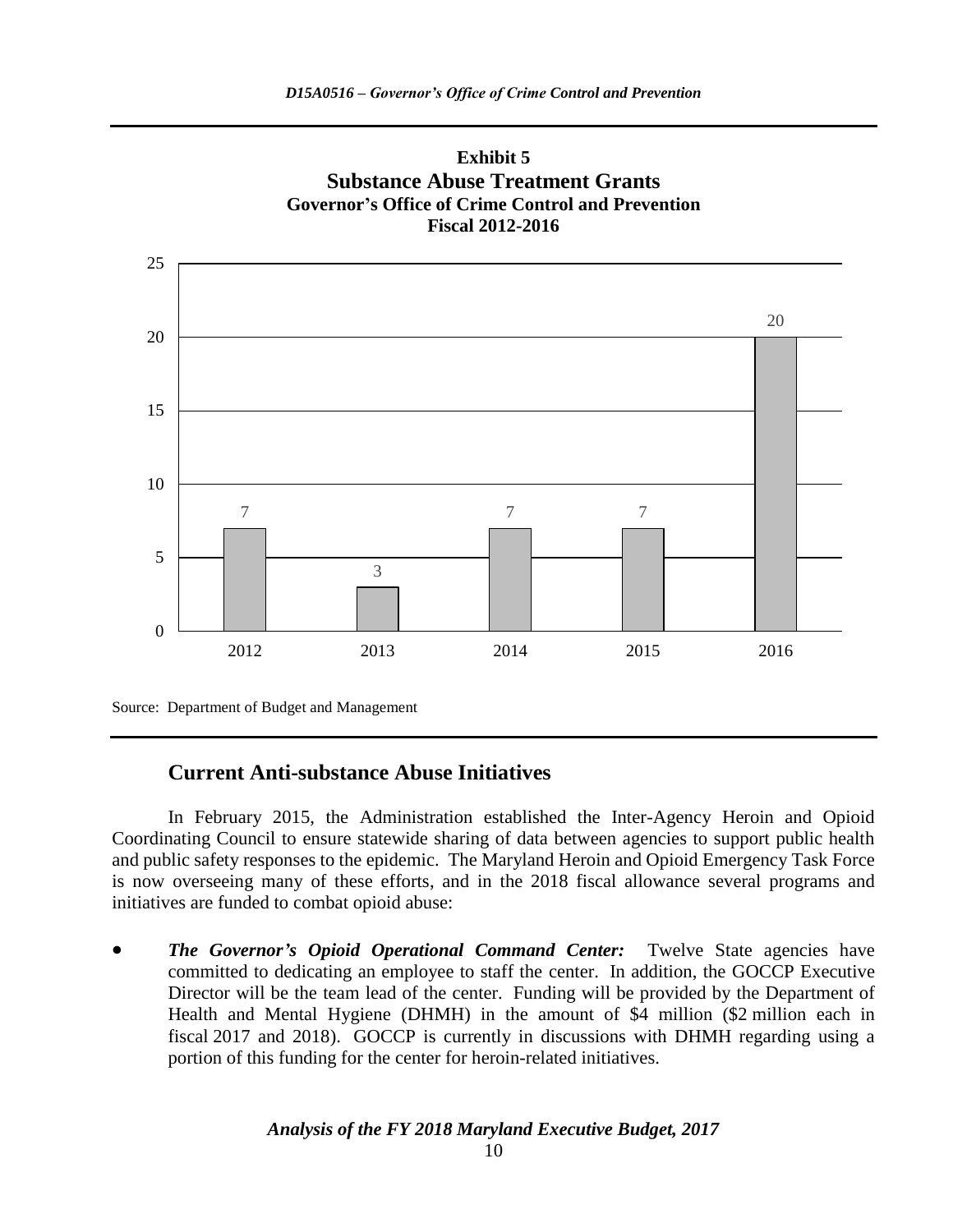- Funded by the U.S. Justice Department, the Byrne Justice Assistance Grant has nearly \$2 million which will go toward a variety of criminal justice initiatives including school safety, cybercrime prevention, technology upgrades for local police departments, police overtime pay for heroin-related investigations, gang reduction, and more.
- The Maryland Safe Streets program funds Heroin Coordinators in 17 counties and 1 at the Maryland State Police. For fiscal 2018, appropriations are level funded from fiscal 2017, for a total of \$4.6 million.
- The Maryland Day Reporting Centers is a pilot program under the Maryland Heroin and Opioid Emergency Task Force that offers treatment and community-based services to offenders on parole or probation. Funding is \$270,000 for fiscal 2018, down 50% from the previous year.
- The Residential Substance Abuse Treatment grant will fund heroin-related programs for State prisoners. Funding is \$175,000, up 25% from the previous year.

#### **New Anti-substance Abuse Recommendations**

The Justice Reinvestment Act required the agency to report on providing capacity to address the gap between offender treatment needs and available treatment services in the State. From that report, the GOCCP Substance Use Needs Analysis, Recommendation #4 states that GOCCP will work to ensure that all Maryland counties sign up for Datalink, the data-sharing initiative used by the Department of Public Safety and Correctional Services (DPSCS) and DHMH to gather arrest, corrections, prescription, medical, and substance abuse data in one place to improve outcomes for those struggling with addiction.

Recommendation #5 from the GOCCP Substance Use Needs Analysis states that GOCCP will develop outcome-based performance measures to track substance abusers' progress throughout the referral and treatment process, particularly those who are on probation or recently paroled.

**GOCCP should comment on both substance abuse-related recommendations, including the progress made on signing up counties for Datalink and additional substance abuser performance measure initiatives.**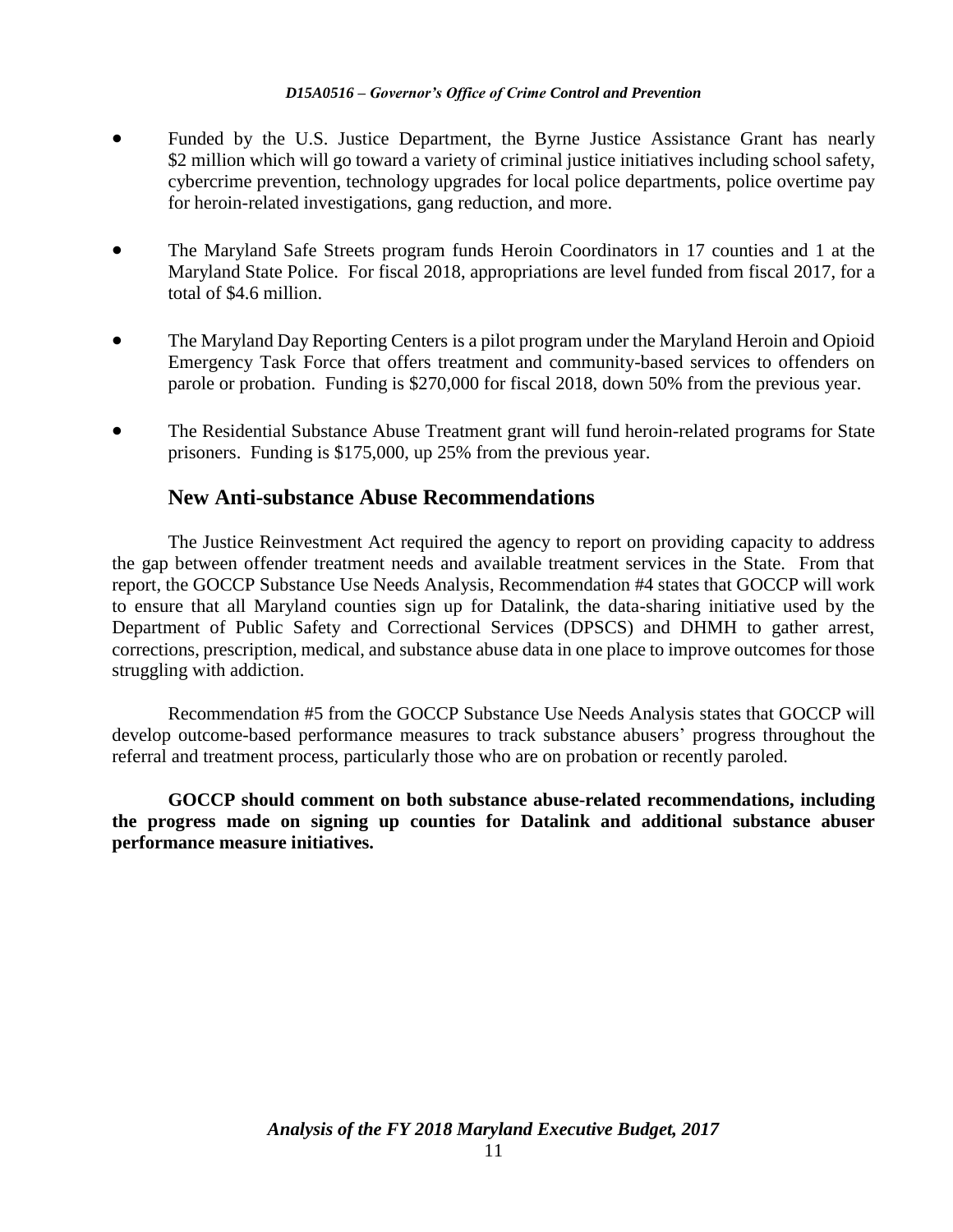#### **Fiscal 2017 Actions**

#### **Cost Containment**

Overall, the November 2016 Board of Public Works reductions total \$263,117. This amount includes \$103,740 in rent because the agency moved out of leased space and into State-owned space in Crownsville, and \$159,377 for contractual full-time equivalents supporting budget, information technology, statistical analysis, and program monitoring.

#### **Section 20 Position Abolitions**

Section 20 of the fiscal 2017 budget bill required the Governor to abolish 657 vacant regular positions and reduce the fiscal 2017 budget by \$25 million. The impact to GOCCP was the loss of 1 regular position. The abolished position was administrative, with actual salary savings of \$50,000.

#### **Proposed Budget**

As depicted in **Exhibit 6,** the Governor's fiscal 2018 allowance for GOCCP increases by \$8.6 million, or approximately 6%, when compared to the fiscal 2017 working appropriation. This increase takes into account both the previously mentioned fiscal 2018 contingent reductions to the State Aid for Police Protection grant and supplemental pension payments.

#### **Exhibit 6 Proposed Budget Governor's Office of Crime Control and Prevention (\$ in Thousands)**

| <b>How Much It Grows:</b>         | General<br><b>Fund</b> | <b>Special</b><br><b>Fund</b> | Federal<br><b>Fund</b> | Reimb.<br><b>Fund</b> | <b>Total</b> |
|-----------------------------------|------------------------|-------------------------------|------------------------|-----------------------|--------------|
| Fiscal 2016 Actual                | \$96,540               | \$1,972                       | \$23,535               | \$361                 | \$122,407    |
| Fiscal 2017 Working Appropriation | 103,462                | 2,186                         | 43,265                 | 332                   | 149,245      |
| Fiscal 2018 Allowance             | 106,277                | 2,241                         | 49,062                 | 307                   | 157,886      |
| Fiscal 2017-2018 Amount Change    | \$2,815                | \$55                          | \$5,796                | $-$ \$24              | \$8,641      |
| Fiscal 2017-2018 Percent Change   | 2.7%                   | 2.5%                          | 13.4%                  | $-7.4\%$              | 5.8%         |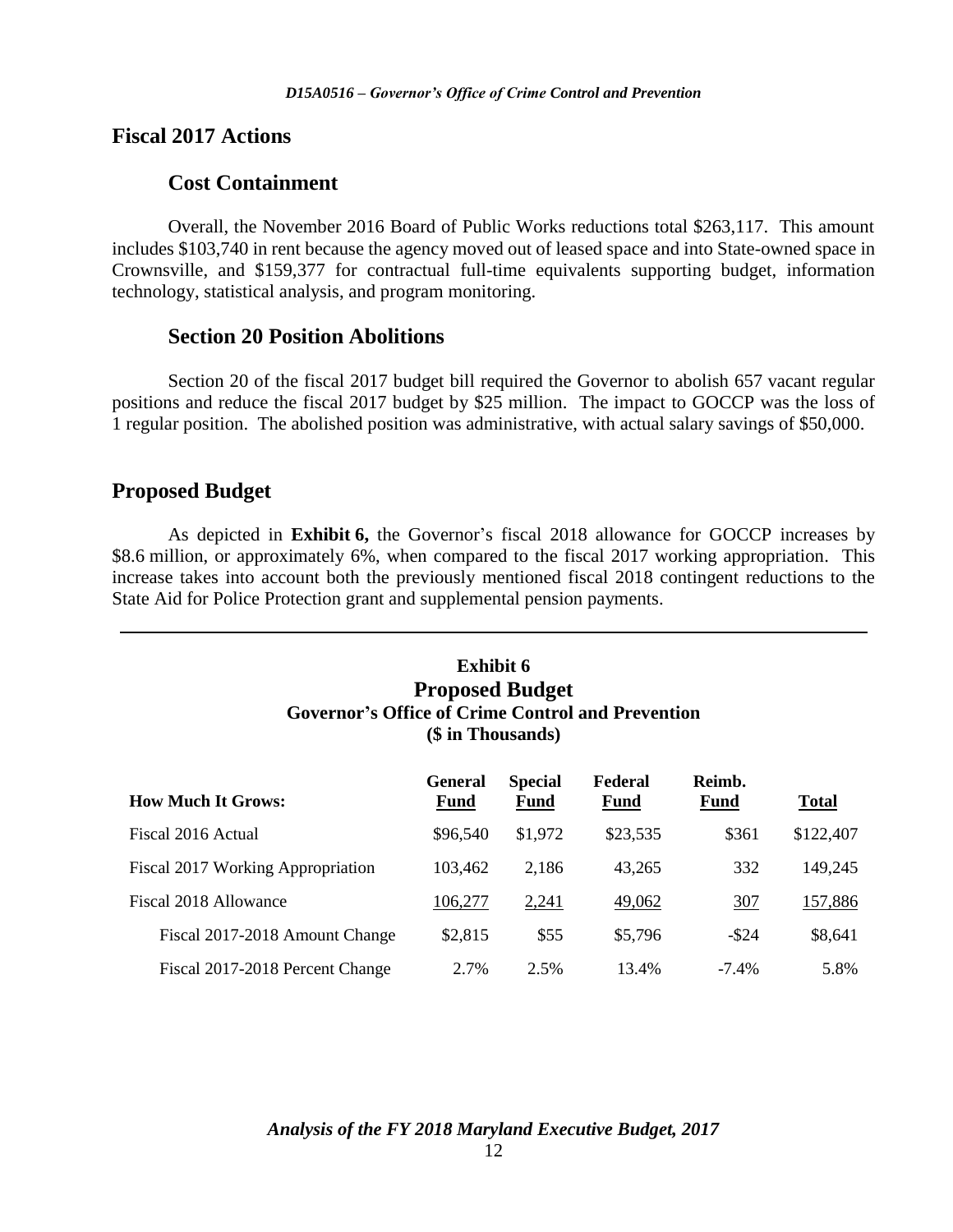#### **Where It Goes:**

#### **Personnel Expenses**

| <b>Total</b>                           | \$8,641 |
|----------------------------------------|---------|
|                                        | $-11$   |
|                                        | 114     |
|                                        | 148     |
|                                        | 198     |
|                                        | 241     |
|                                        | 383     |
|                                        | 5,237   |
| <b>Federal Fund Grants</b>             |         |
|                                        | $-270$  |
|                                        | 75      |
|                                        | 500     |
|                                        | 2,000   |
| <b>General and Special Fund Grants</b> |         |
|                                        | 3       |
|                                        | $-65$   |
|                                        | $-26$   |
|                                        | 36      |
|                                        | \$78    |

Note: Numbers may not sum to total due to rounding.

#### **Personnel Expenses**

Personnel expenses increase by a net of \$25,913 in fiscal 2018. Overall, an increase in position reclassifications (\$78,000) and turnover expectancy (\$36,000) account for the majority of the personnel growth in the GOCCP allowance. The improved budgeted turnover rate compared to fiscal 2017 allows the agency to fund additional vacant positions in fiscal 2018. The \$78,000 reclassification is a result of the executive director's reorganization of positions to support the Governor's public safety agenda. The increases of those staff members assuming new roles and/or additional responsibilities within the agency are related to the newly created Research, Analysis and Evaluation Division and the newly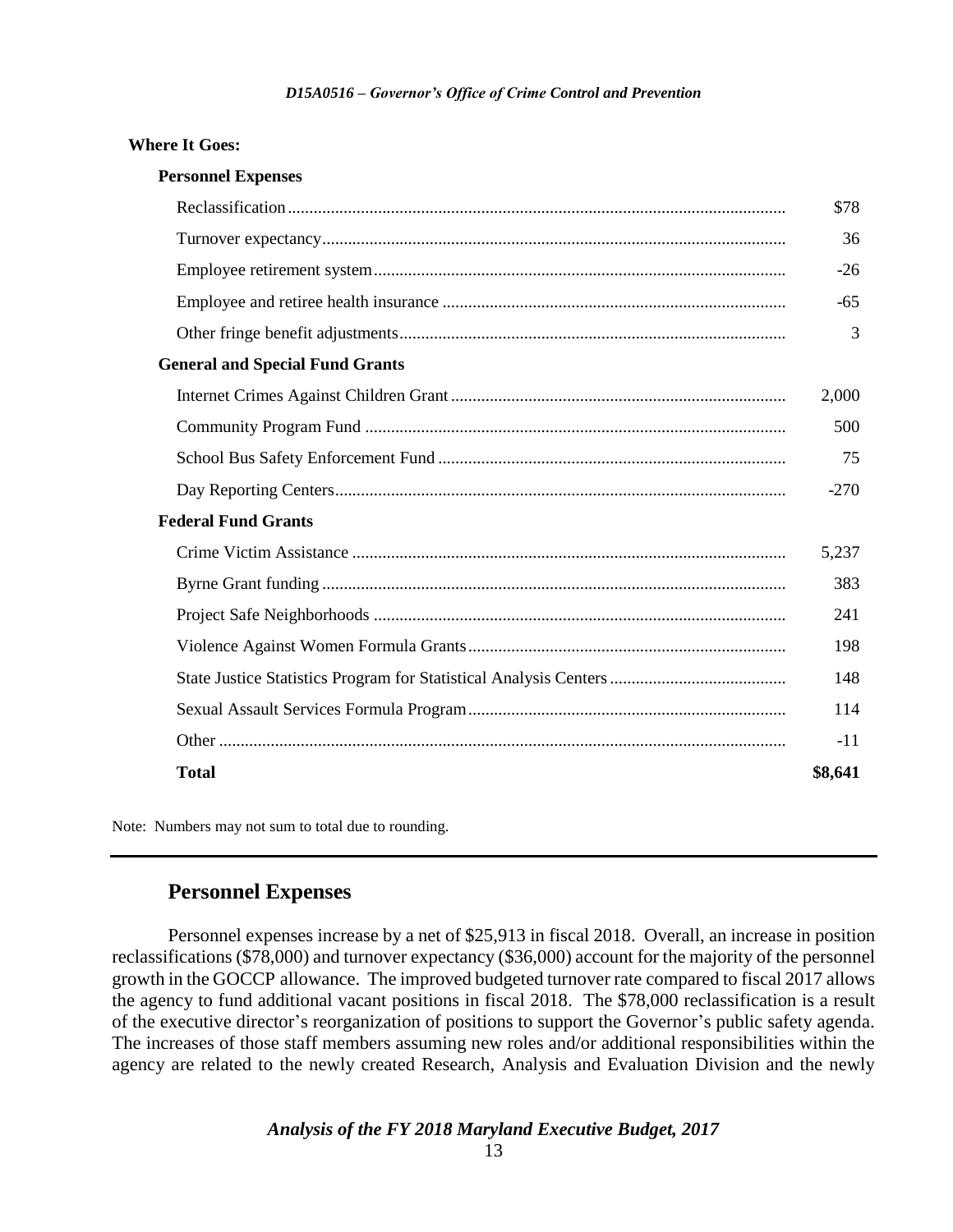created Programs and Implementation Division. These are offset by decreases of \$26,000 for the employee retirement system (including the contingent reduction for supplemental pension payments) and \$65,000 for employee and retiree health insurance.

GOCCP had no change in regular positions from fiscal 2017 to 2018. In total, there were 37.0 positions, with 6.0 vacancies. The fiscal 2018 budgeted turnover rate of 3% requires the equivalent of 1.1 position to be held vacant through the fiscal year. There is a small decrease in contractual employment in 2018. In addition, contractual turnover expectancy and health insurance increase by \$42,000 and \$6,000, respectively.

#### **Across-the-board Reductions**

The fiscal 2018 budget bill includes a \$54.5 million (all funds) across-the-board contingent reduction for a supplemental pension payment. Annual payments are mandated for fiscal 2017 through 2020 if the Unassigned General Fund balance exceeds a certain amount at the close of the fiscal year. GOCCP's share of these reductions is \$7,251 in general funds, \$212 in special funds, and \$5,444 in federal funds. This action is tied to a provision in the Budget Reconciliation and Financing Act of 2017.

### **Local Law Enforcement Grants Increase**

As seen in **Exhibit 7**, funding for local law enforcement grants grew from \$27 million to \$29 million, an 8.2% increase from fiscal 2017 to 2018. While the vast majority of these grants were level funded, 3 of the 26 grants had a change in funding. The only decrease in local law enforcement grants came from the Day Reporting Centers, where funding went from \$500,000 in fiscal 2017 to \$270,000 in fiscal 2018. The total increase in all grants is due to the following 2 grants: \$500,000 for the Community Program Fund, which helps local jurisdictions establish violence intervention programs, and \$2 million for the Internet Crimes Against Children (ICAC) grant. The ICAC grant funds local law enforcement agencies for training, salaries, and equipment to be used to investigate and prosecute Internet crimes against children.

The State Aid for Police Protection Fund (SAPP) remains level funded in fiscal 2018, due to a contingent reduction proposed to level fund the program at the fiscal 2017 amount of \$73.7 million. SAPP is funded by a formula whose main driver is population growth. One factor that plays a key role in deciding how much a jurisdiction receives in police aid is the population density of the jurisdiction. Overall, total SAPP grant funding has remained fairly constant during the past three fiscal years, with less than a 10% change year-over-year since fiscal 2015. The total amount of SAPP funding to local jurisdictions since fiscal 2015 is depicted in **Appendix 2**.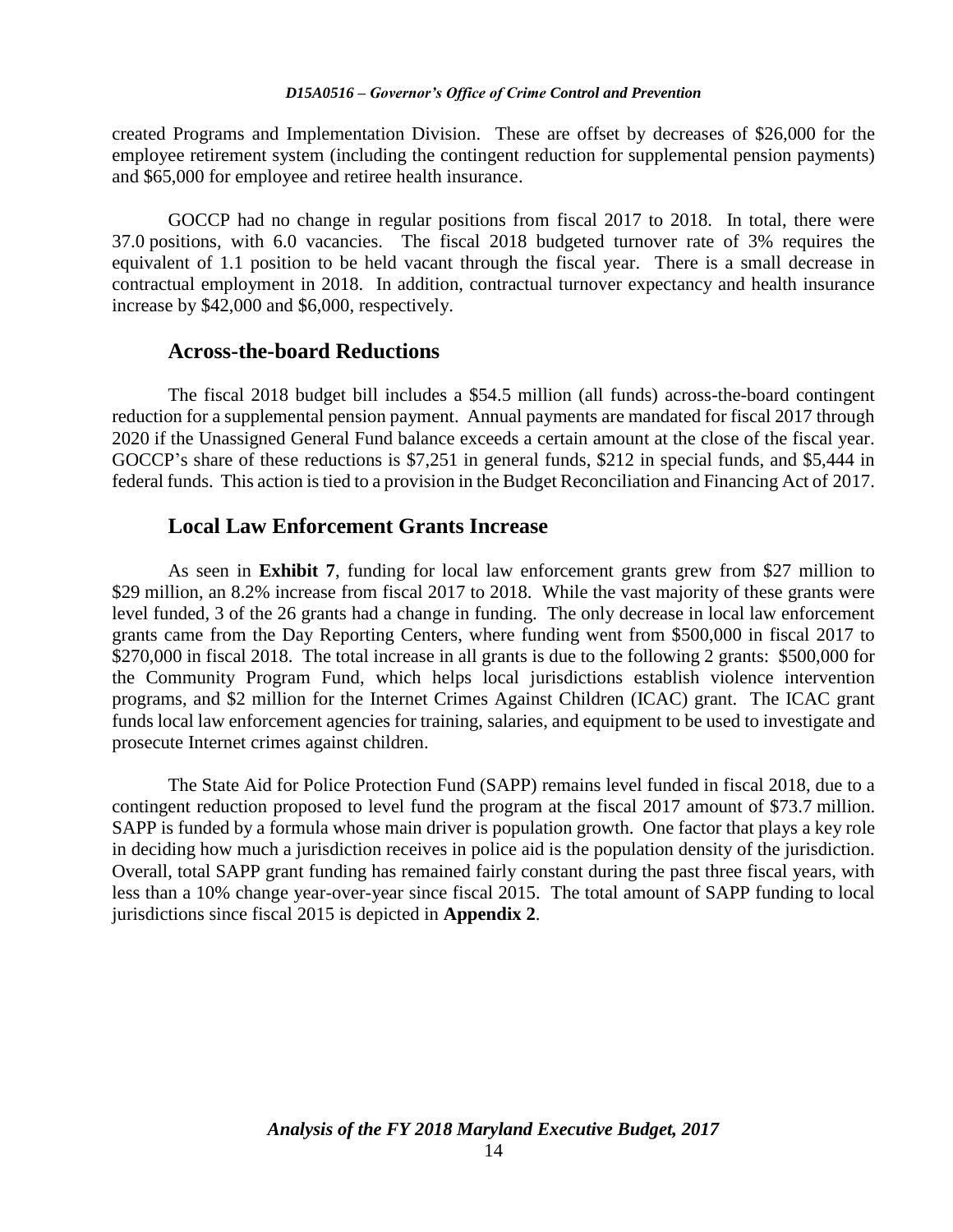#### **Exhibit 7 Local Law Enforcement Grants Governor's Office of Crime Control and Prevention Fiscal 2017-2018 Est.**

|                                                  | <b>Estimated</b><br>2017 | <b>Estimated</b><br>2018 | \$ Change<br>2017-18 | % Change<br>2017-18 |
|--------------------------------------------------|--------------------------|--------------------------|----------------------|---------------------|
| <b>Baltimore City Police Department</b>          | \$7,180,112              | \$7,180,112              | \$0                  | 0.0%                |
| Baltimore City State's Attorney's Office         | 1,955,951                | 1,955,951                | $\Omega$             | 0.0%                |
| Body Armor for Local Law Enforcement             | 49,088                   | 49,088                   | $\Omega$             | 0.0%                |
| <b>Child Advocacy Centers</b>                    | 300,000                  | 300,000                  | $\overline{0}$       | 0.0%                |
| <b>Community Program Fund</b>                    | $\overline{0}$           | 500,000                  | 500,000              | 100.0%              |
| Criminal Justice Coordinating Council            | 219,500                  | 219,500                  | $\overline{0}$       | 0.0%                |
| Day Reporting Centers                            | 540,000                  | 270,000                  | $-270,000$           | $-50.0\%$           |
| <b>Domestic Violence Prevention</b>              | 2,089,779                | 2,089,779                | 0                    | 0.0%                |
| Domestic Violence Unit Pilot                     | 196,354                  | 196,354                  | $\boldsymbol{0}$     | 0.0%                |
| Internet Crimes Against Children                 | $\boldsymbol{0}$         | 2,000,000                | 2,000,000            | 100.0%              |
| Juvenile State Match                             | 304,828                  | 304,828                  | $\Omega$             | 0.0%                |
| <b>Maryland Safe Streets</b>                     | 4,589,746                | 4,589,746                | $\Omega$             | 0.0%                |
| Prince George's County Drug Grant                | 1,214,610                | 1,214,610                | $\boldsymbol{0}$     | 0.0%                |
| Prince George's County State's Attorney's Office | 1,272,889                | 1,272,889                | $\overline{0}$       | 0.0%                |
| Prince George's County Violent Crime Grant       | 2,292,489                | 2,292,489                | $\boldsymbol{0}$     | 0.0%                |
| Roper Victim Academy                             | 156,933                  | 156,933                  | $\boldsymbol{0}$     | 0.0%                |
| <b>Sexual Assault Rape Crisis</b>                | 1,673,027                | 1,673,027                | $\boldsymbol{0}$     | 0.0%                |
| <b>SOCEM</b>                                     | 728,916                  | 728,916                  | $\boldsymbol{0}$     | 0.0%                |
| State's Attorney's Coordinating Council          | 224,627                  | 224,627                  | $\boldsymbol{0}$     | 0.0%                |
| <b>STOP Gun Violence Grant</b>                   | 926,940                  | 926,940                  | $\overline{0}$       | 0.0%                |
| <b>Survivors of Homicide Grant</b>               | 500,000                  | 500,000                  | $\boldsymbol{0}$     | 0.0%                |
| War Room - Baltimore City                        | 715,211                  | 715,211                  | $\theta$             | 0.0%                |
| <b>Total</b>                                     | \$27,131,000             | \$29,361,000             | \$2,230,000          | 8.2%                |

SOCEM: Sex Offender Compliance and Enforcement in Maryland STOP: Strategy, Technology, Officers, and Prosecutors

Source: Governor's Budget Books, Fiscal 2018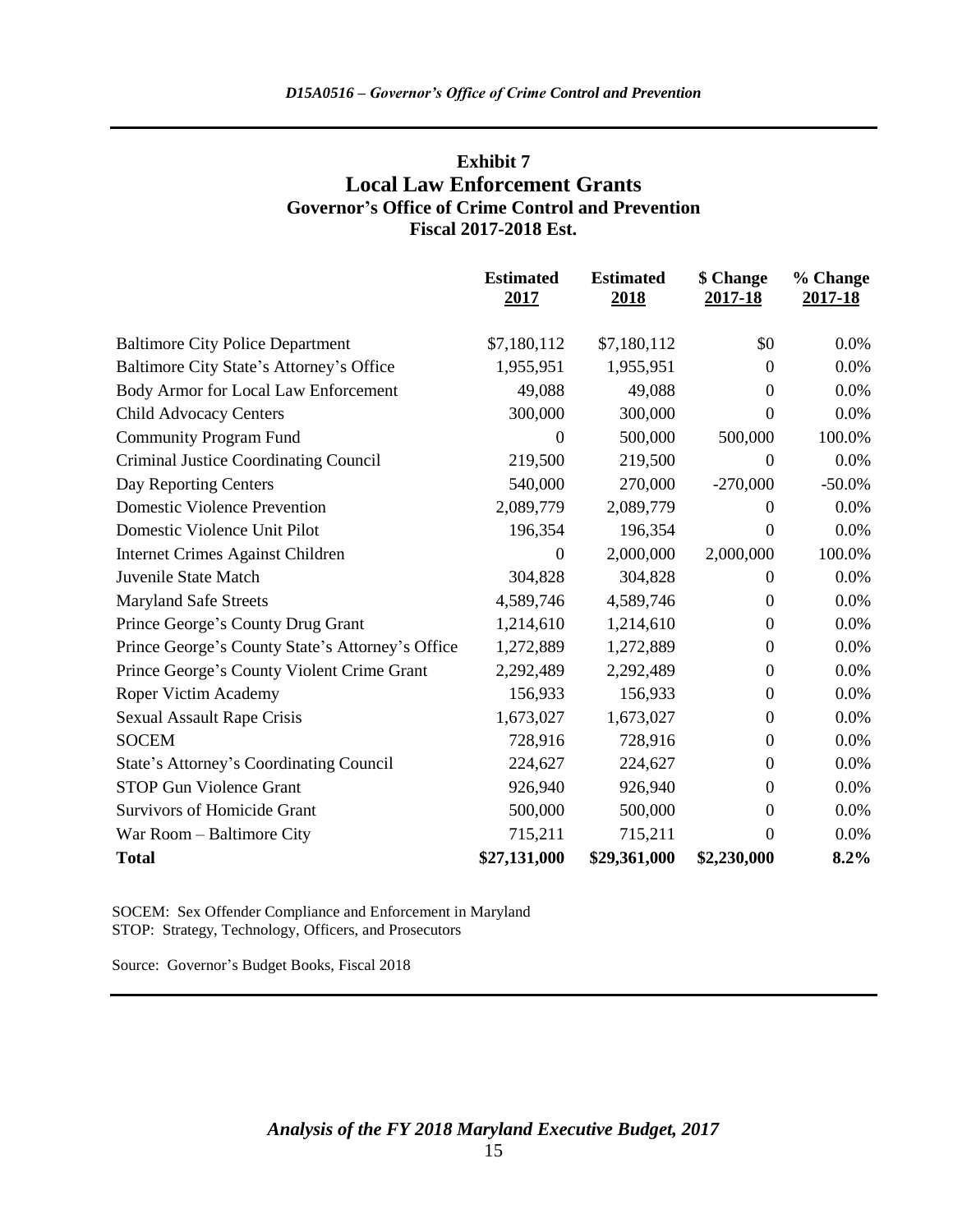#### **Maryland Safe Streets**

The Maryland Safe Streets Initiative is an offender-based program that tracks down and arrests the most serious, violent, and repeat offenders while connecting those offenders struggling with substance abuse to drug treatment, health care, education, and other services. It was designed to significantly reduce crime through overall coordination, interagency collaboration, and information sharing across all levels of government.

Total Safe Streets grant funding in fiscal 2018 is \$4.6 million, and the majority of those grants will fund three initiatives: local law enforcement (\$2,070,394); heroin coordinators (\$931,371); and peer recovery specialists (\$180,000). **Exhibit 8** shows the Maryland Safe Streets Initiative funding allocated for local law enforcement.

For fiscal 2017, the Maryland Safe Streets Initiative also funds peer recovery specialists and heroin coordinators in 17 counties and with the Maryland State Police – all in accordance with the final recommendations from the State's Heroin and Opioid Emergency Task Force.

### **Exhibit 8 Maryland Safe Streets Initiative Funding Governor's Office of Crime Control and Prevention Fiscal 2017**

| <b>Implementing Agency</b>              | <b>Funding</b> |
|-----------------------------------------|----------------|
| Annapolis Police Department             | \$345,147      |
| Anne Arundel County                     | \$289,807      |
| <b>Cumberland Police Department</b>     | \$220,000      |
| <b>Dorchester Community Partnership</b> | \$164,080      |
| <b>Frederick Police Department</b>      | \$232,366      |
| <b>Hagerstown Police Department</b>     | \$161,024      |
| Harford County Sheriff's Office         | \$207,000      |
| Maryland State Police/Cecil County      | \$203,000      |
| <b>Salisbury Police Department</b>      | \$247,973      |
| <b>Total Funding</b>                    | \$2,070,394    |

Note: Numbers may not sum to total due to rounding.

Source: Governor's Office of Crime Control and Prevention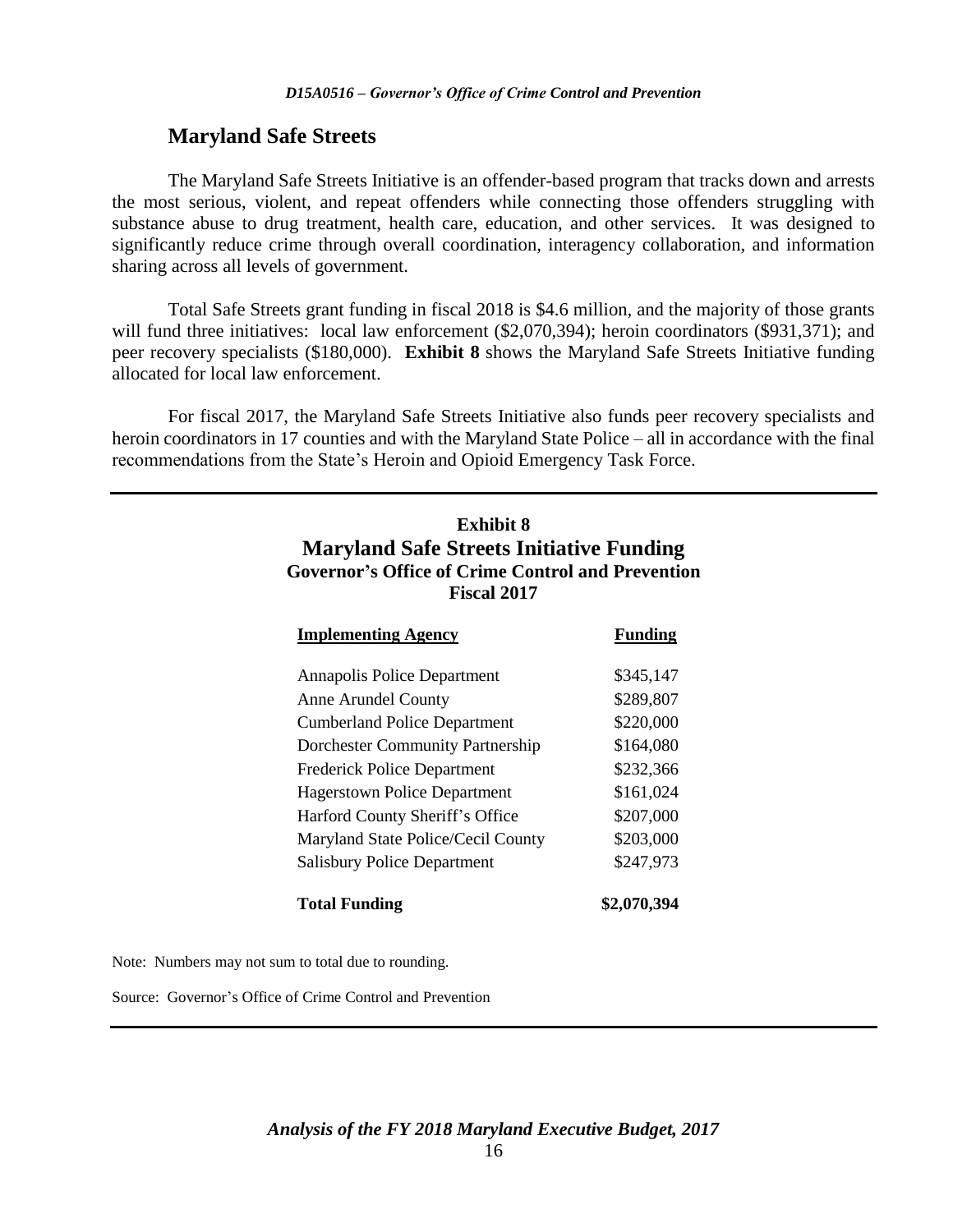#### **Heroin Coordinator Grant Program**

While State and local law enforcement agencies have conducted drug investigations using their own information and within their own jurisdictions, the Heroin Coordinator Grant program will promote data sharing between counties that will assist statewide investigations and prosecutions of drug traffickers. This program will help those struggling with addiction obtain drug treatment. Overall, drug seizure, arrest, and investigation data from each jurisdiction will be uploaded into a statewide shared database in order to track the pathway of drugs into communities and respond to interdict those drugs and traffickers. A total of \$931,371 will fund 1 heroin coordinator in law enforcement agencies in each region of the State. **Exhibit 9** shows the total funding for heroin coordinators in each jurisdiction for fiscal 2017.

#### **Exhibit 9 Heroin Coordinator Funding Totals by Jurisdiction Governor's Office of Crime Control and Prevention Fiscal 2017**

| Jurisdiction                             | <u>Amount</u> |
|------------------------------------------|---------------|
| Allegany                                 | \$84,180      |
| Anne Arundel                             | 69,100        |
| <b>Baltimore</b>                         | 57,345        |
| Calvert                                  | 38,000        |
| Cecil                                    | 59,641        |
| Charles                                  | 50,000        |
| Dorchester                               | 42,000        |
| Frederick                                | 63,000        |
| Garrett                                  | 20,000        |
| Harford                                  | 73,304        |
| Howard                                   | 69,624        |
| Kent                                     | 32,000        |
| Montgomery                               | 35,000        |
| St. Mary's                               | 31,441        |
| Talbot                                   | 30,000        |
| Wicomico                                 | 49,088        |
| Worcester                                | 67,648        |
| <b>Statewide (Maryland State Police)</b> | 60,000        |
| Total                                    | \$931,371     |

Source: Governor's Office of Crime Control and Prevention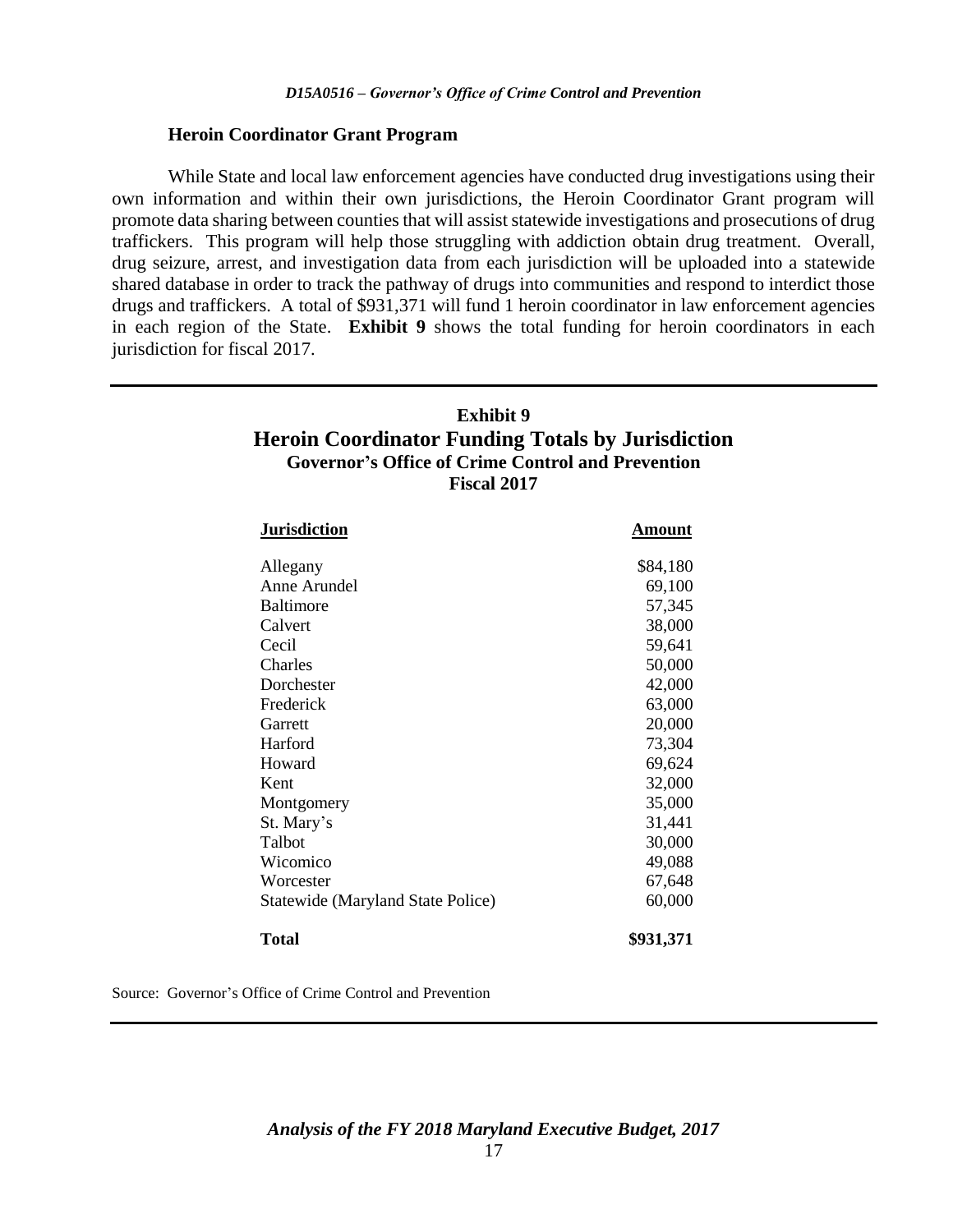#### **Peer Recovery Specialist Program**

The Peer Recovery Specialist Program is designed to comply with the Heroin and Opioid Emergency Task Force recommendation that peer substance abuse recovery specialists become part of the Safe Streets grant-funded services. This program is designed to provide specialists who can work one-on-one with offenders to help them get drug treatment and overall support. For fiscal 2018, \$180,000 in general funds have been allotted for this program. **GOCCP should comment on the Peer Recovery Specialist and Heroin Coordinator additions to the Safe Streets program along with a projected timeline for initial program results.**

#### **Special Funds Remain Steady, Federal Fund Grants Increase**

Overall, special funds increase by 2.5%, or \$55,000, primarily due to an increase in the School Bus Safety Enforcement Fund. **Exhibit 10** provides detail on how federal grant funding increases by nearly \$5.8 million, or 13.4%, in fiscal 2018.

#### **Exhibit 10 Federal and Special Fund Income Governor's Office of Crime Control and Prevention Fiscal 2017-2018 Est.**

|                                             | <b>Estimated</b><br><u>2017</u> | <b>Estimated</b><br>2018 | \$ Change<br>2017-2018 | % Change<br>2017-2018 |
|---------------------------------------------|---------------------------------|--------------------------|------------------------|-----------------------|
| <b>Special Fund Income</b>                  |                                 |                          |                        |                       |
| Victims of Crime                            | \$1,210,699                     | \$1,190,823              | $-$19,876$             | $-1.6%$               |
| Victim and Witness Protection and           |                                 |                          |                        |                       |
| <b>Relocation Fund</b>                      | 300,000                         | 300,000                  | $\Omega$               | $0.0\%$               |
| <b>Legal Services for Victims</b>           | 75,000                          | 75,000                   | $\Omega$               | 0.0%                  |
| <b>School Bus Safety</b>                    | 600,000                         | 675,000                  | 75,000                 | 12.5%                 |
| <b>Total</b>                                | \$2,185,699                     | \$2,240,823              | \$55,124               | 2.5%                  |
| <b>Federal Fund Income</b>                  |                                 |                          |                        |                       |
| <b>Sexual Assault Services Formula</b>      |                                 |                          |                        |                       |
| Program                                     | \$304,794                       | \$419,215                | \$114,421              | 37.5%                 |
| <b>Community-Based Violence Prevention</b>  |                                 |                          |                        |                       |
| Program                                     | 70,026                          | 200,000                  | 129,974                | 185.6%                |
| Juvenile Accountability Incentive Block     |                                 |                          |                        |                       |
| Grants                                      | 2,000                           | $\boldsymbol{0}$         | $-2,000$               | $-100.0\%$            |
| Juvenile Justice and Delinquency            |                                 |                          |                        |                       |
| Prevention – Allocation to States           | 726,480                         | 566,154                  | $-160,326$             | $-22.1%$              |
| <b>State Justice Statistics Program for</b> |                                 |                          |                        |                       |
| <b>Statistical Analysis</b>                 | 56,465                          | 204,832                  | 148,367                | 262.8%                |
| Crime Victim Assistance                     | 32,208,886                      | 37,445,531               | 5,236,645              | 16.3%                 |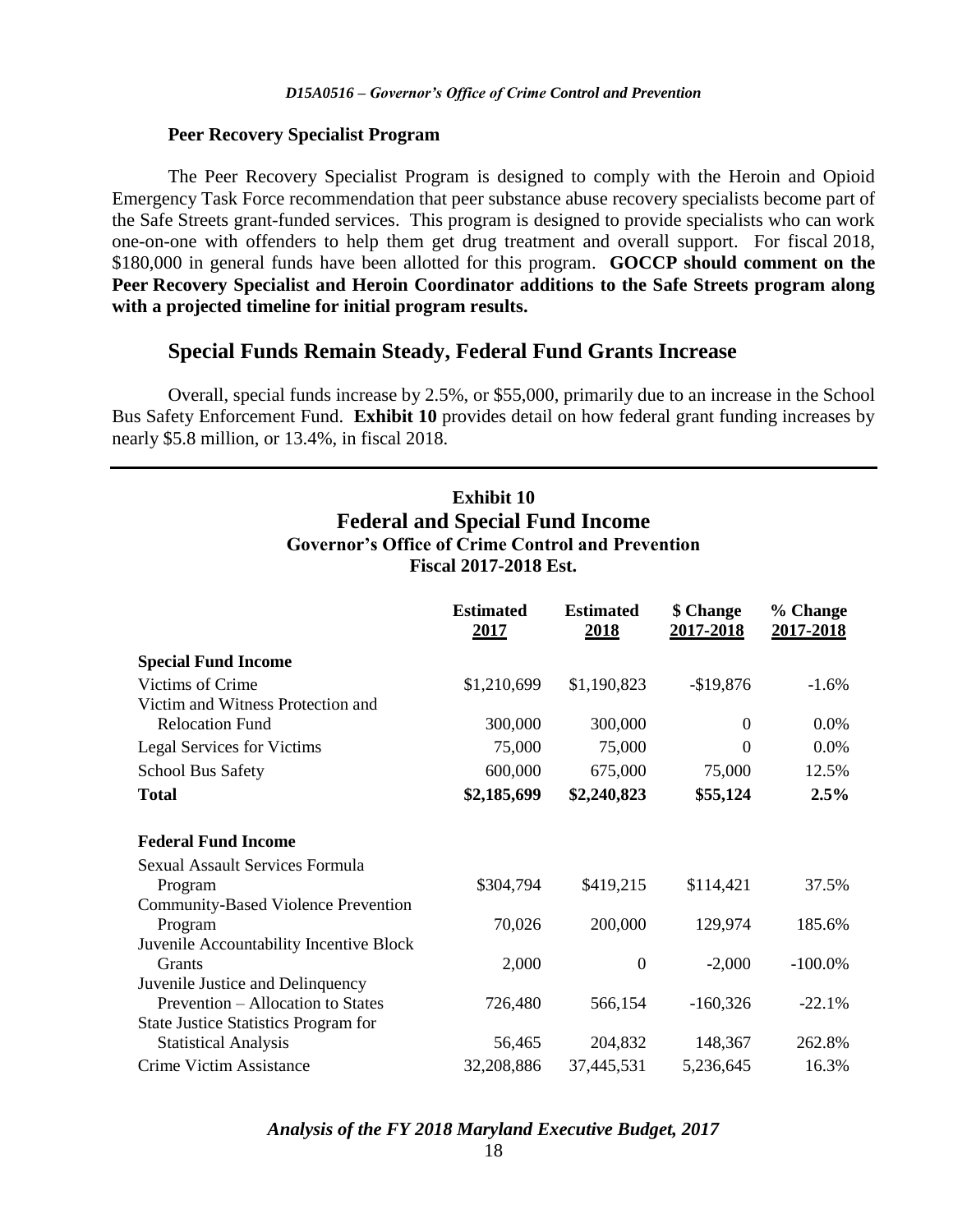|                                              | <b>Estimated</b><br>2017 | <b>Estimated</b><br>2018 | \$ Change<br>2017-2018 | % Change<br>2017-2018 |
|----------------------------------------------|--------------------------|--------------------------|------------------------|-----------------------|
| Crime Victim Assistance-Discretionary        |                          |                          |                        |                       |
| <b>Grants</b>                                | 462,960                  | 200,000                  | $-262,960$             | $-56.8%$              |
| Violence Against Women Formula               |                          |                          |                        |                       |
| <b>Grants</b>                                | 2,607,854                | 2,806,130                | 198,276                | 7.6%                  |
| <b>Residential Substance Abuse Treatment</b> |                          |                          |                        |                       |
| for State Prisoners                          | 140,319                  | 175,310                  | 34,991                 | 24.9%                 |
| Project Safe Neighborhoods                   | 249,758                  | 490,999                  | 241,241                | 96.6%                 |
| <b>Edward Byrne Memorial Justice</b>         |                          |                          |                        |                       |
| <b>Assistance Grant Program</b>              | 3,966,069                | 3,681,175                | $-284,894$             | $-7.2%$               |
| <b>DNA Backlog Reduction Program</b>         | 133,553                  | $\boldsymbol{0}$         | $-133,553$             | $-100.0\%$            |
| <b>Paul Coverdell Forensic Sciences</b>      |                          |                          |                        |                       |
| <b>Improvement Grant</b>                     | 291,082                  | 337,339                  | 46,257                 | 15.9%                 |
| <b>Edward Byrne Memorial Competitive</b>     |                          |                          |                        |                       |
| <b>Grant Program</b>                         | $\overline{0}$           | 383,070                  | 383,070                | 0.0%                  |
| Children's Justice Grants to States          | 295,452                  | 293,427                  | $-2,025$               | $-0.7%$               |
| Family Violence Prevention and               |                          |                          |                        |                       |
| Services/Battered Women's Shelters           |                          |                          |                        |                       |
| Grants to States and Indian Tribes           | 1,749,794                | 1,863,904                | 114,110                | 6.5%                  |
| <b>Total</b>                                 | \$43,265,492             | \$49,067,086             | \$5,801,594            | 13.4%                 |

Source: Governor's Budget Books, Fiscal 2018

The majority of the increase in federal funds comes from growth in the Crime Victim Assistance grant. The federal Crime Victims Fund consists of fines and other monetary penalties paid by federal criminal offenders. The money is then distributed to a variety of programs that help victims of all types of crimes, most of which is passed through State agencies to local programs that assist victims of domestic violence, sexual assault, and child abuse; families of homicide victims; victims of drunk driving crashes; and victims of other violent crimes. Due to the enhanced collection efforts, the amount of criminal fines deposited into the Crime Victims Fund has increased tremendously in recent years, allowing the U.S. Congress to raise the cap on annual Victims of Crime Act (VOCA) funding. The fiscal 2018 appropriation for the State's Crime Victim Assistance grant is \$37.4 million, an increase of \$5.2 million from fiscal 2017. According to GOCCP, the enhanced VOCA funding will be used to:

- sustain existing programs at an increased level to adequately provide direct services;
- expand and enhance efforts to accommodate underserved populations through the use of bilingual personnel to communicate with victims with limited English proficiency and to communicate with various ethnic communities;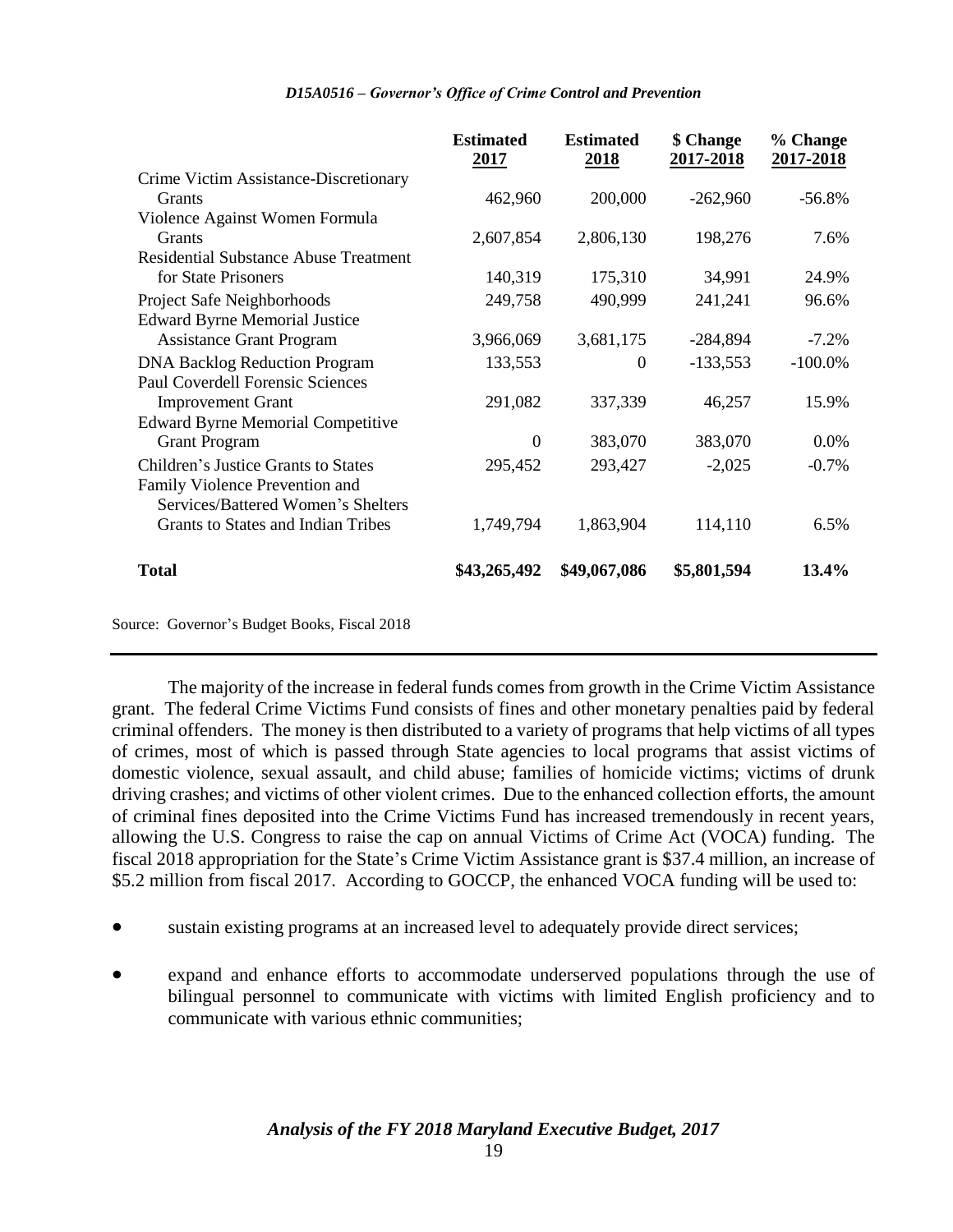- provide shelters with resources to accommodate those in need, including providing special arrangements for the elderly and individuals with disabilities;
- encourage agencies to assist victims of abuse with tools to attain or retain economic stability once leaving the abuser, such as job training, workshops, and counseling;
- enhance services available to children and victims in rural areas;
- expand victims services to populations beyond domestic violence and sexual assault (*e.g.*, victims of elder abuse, child abuse, identity theft, financial crimes, fraud, and mortgage fraud; survivors of homicide; disabled persons; members of racial or ethnic minorities; victims of gang violence; *etc.*);
- create human trafficking focused programming; and
- support administrative functions, such as research, training, technical assistance, and staffing issues.

### **Violence Against Women Formula Grants**

The U.S. Department of Justice's (DOJ) Office on Violence Against Women administers 25 grant programs that were authorized by the Violence Against Women Act of 1994 and subsequent legislation. GOCCP administers 2 such grants – the Sexual Assault Services Formula Program and the Violence Against Women Formula Grant. For fiscal 2018, Violence Against Women grants grew slightly since fiscal 2017, from \$2.6 million to \$2.8 million.

While the amounts for these grants have remained consistent for the past three fiscal years, recent developments in the federal government indicate that these and similar grants could be eliminated. **GOCCP should comment on the impact that funding cuts will have on the victim population and victim service providers. In addition, the agency should comment on what steps are being taken to create a contingency plan that sustains some level of victim services and/or locates new sources of funding.**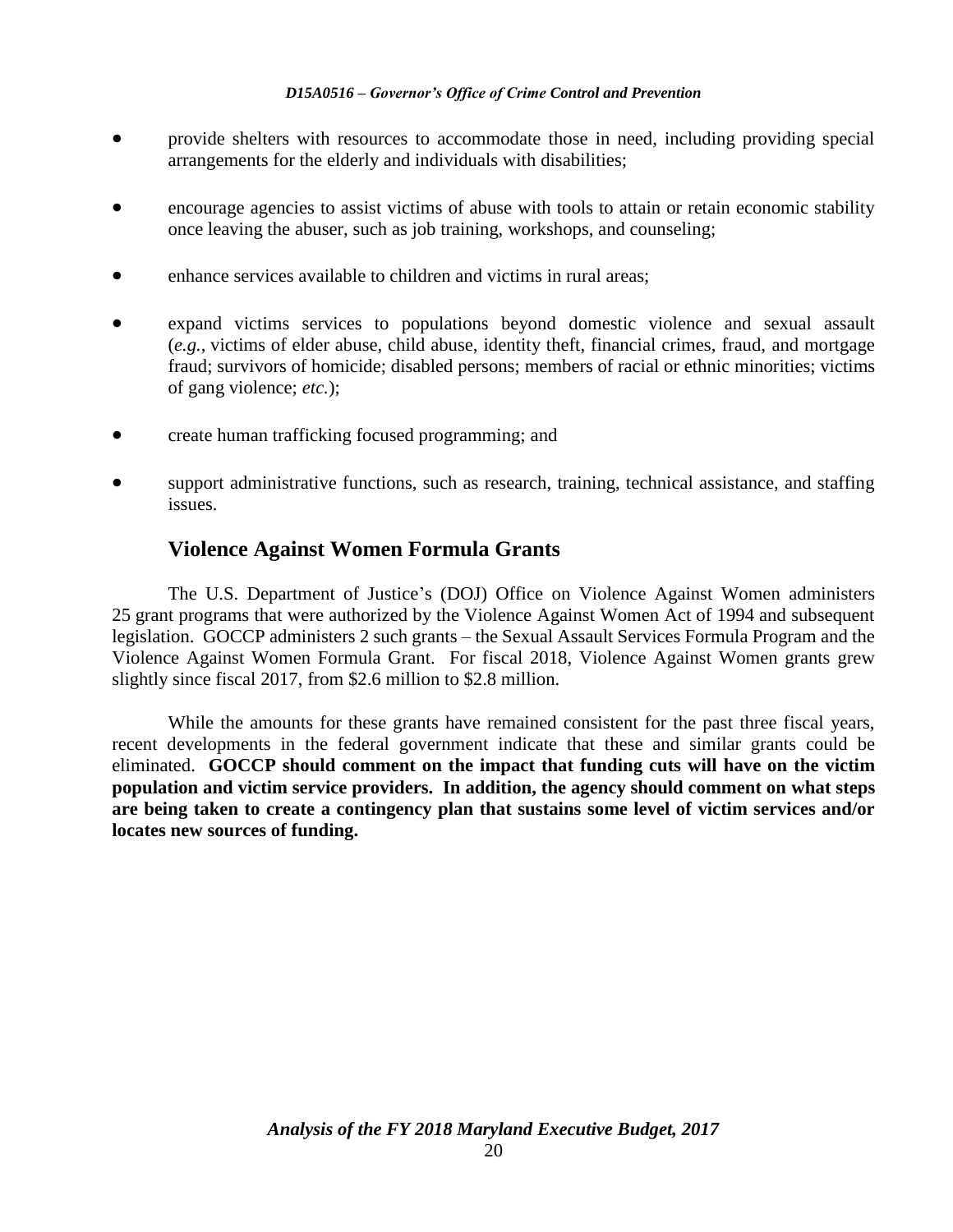## *Issues*

#### **1. Implementing the Justice Reinvestment Act**

Chapter 515 of 2016, the Justice Reinvestment Act (JRA), created a framework of sentencing and corrections reforms with the goal of safely reducing the number of inmates in Maryland prisons, reinvesting those savings into more effective strategies to increase public safety, and at the same time, keeping nonviolent offenders from returning to prison. While the implementation process is anticipated to be slow and deliberative and most of the chapter's provisions do not take effect until October 2017, all invested stakeholders have taken first steps toward the development of policies that will achieve the JRA's desired outcomes.

#### **Justice Reinvestment Overview**

At the first meeting of the Justice Reinvestment Oversight Board (Oversight Board), it was announced that Maryland has been designated as a Justice Reinvestment Phase II state and has moved into the implementation stage of the process. According to GOCCP, this phase is anticipated to last approximately three years, and the primary focus is on developing the policies and infrastructure necessary to effectuate the JRA provisions and provide training to ensure that participating stakeholders are prepared to achieve the desired programmatic changes. The Bureau of Justice Assistance is funding implementation technical assistance provided by the Crime and Justice Institute to help with Phase II. It is anticipated that GOCCP will apply for a federal grant award of approximately \$400,000 to cover these costs.

Most of JRA's provisions take effect on October 1, 2017; however, many important organizational aspects of the JRA requirements became effective on October 1, 2016. The Justice Reinvestment Coordinating Council (JRCC) was replaced by the Oversight Board, tasked with generally monitoring progress and compliance with the recommendations of JRCC and implementation of the JRA. The Oversight Board consists of 24 members and is housed in GOCCP, and its members were appointed in December 2016, with retired judge and former elected official Daniel M. Long serving as Chair.

#### **Fiscal Impact**

Given that the JRA is still in the early stages of a lengthy implementation process, most stakeholder agencies are primarily engaged in identifying the policies and procedures necessary to implement the JRA provisions. Estimating the fiscal and operational impact of the JRA has proven difficult, as the outcomes for many of the provisions can only be determined once there is experience under the bill. For example, one provision allows for certain offenders with a mandatory minimum to apply for a sentence modification resulting in release. DPSCS has identified 300 offenders eligible for release under this provision but cannot accurately estimate how many will apply or be released.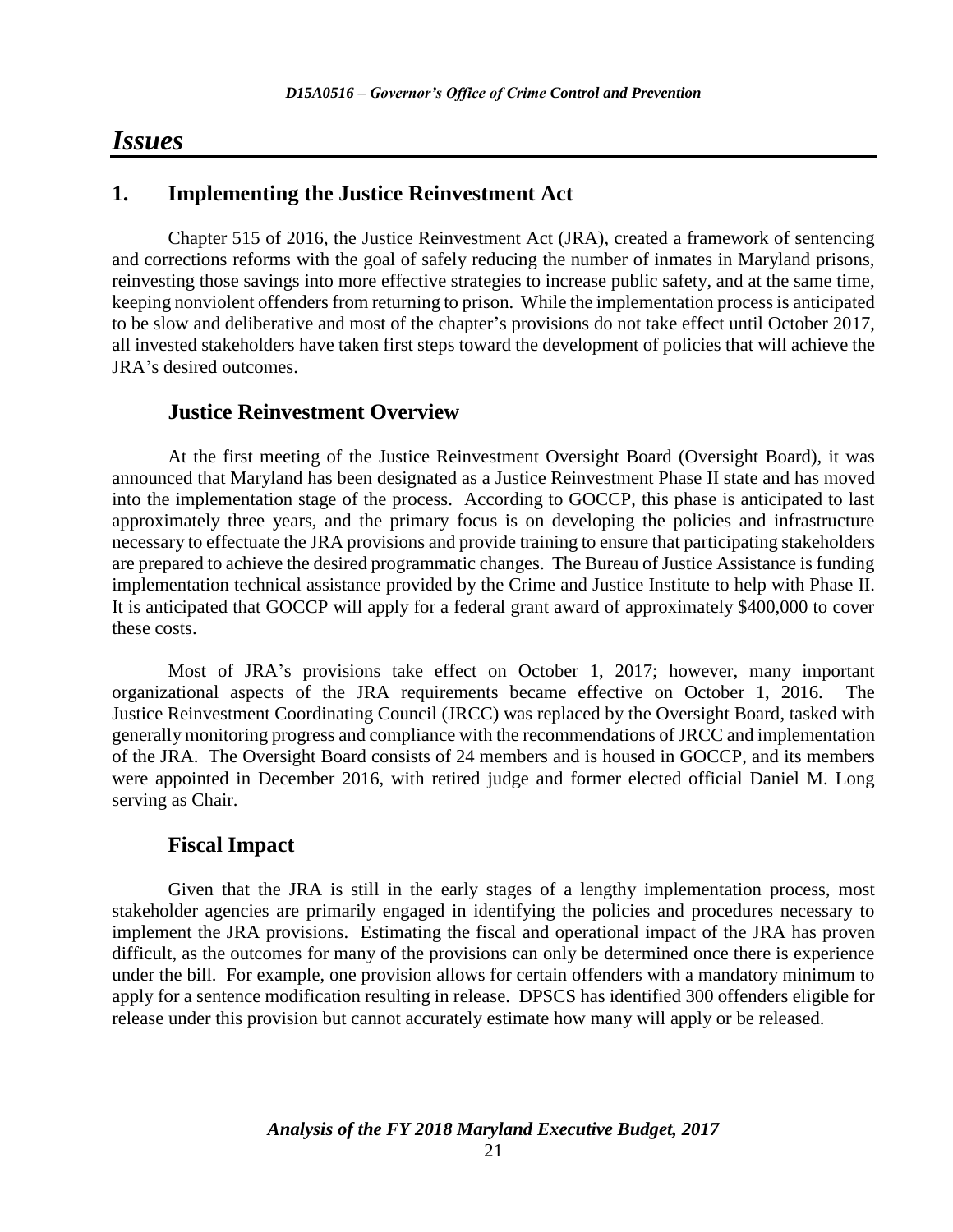While the fiscal note for Chapter 515 did not estimate a fiscal impact for DPSCS in fiscal 2017, the fiscal 2018 allowance provides \$500,000 in one-time deficiency funding to add enhancements to the DPSCS case management system needed to implement the JRA provisions. In addition, GOCCP awarded DPSCS nearly \$300,000 to support the implementation of JRA provisions pertaining to the use of a risk and needs assessment tool for incarcerated and supervised offenders.

The Oversight Board has established an advisory board of criminal justice stakeholders that will assist in the analysis and implementation of the JRA. The JRA also provides for a Local Government Justice Reinvestment Commission so that representatives from each county can advise the Oversight Board on how implementing the JRA will affect their jurisdiction. Nearly \$1 million has already been allocated from GOCCP to Maryland jurisdictions for this purpose, and the commission is now staffed. The county representatives on this new commission will be able to advise the Oversight Board on the Performance Incentive Grant Fund. The Performance Incentive Grant Fund is designed to collect the savings accrued from implementing the JRA's provisions and allocate those savings to a single fund. Additional funds will come from the following sources:

- savings realized from changes to the offender supervision abatement process;
- savings from reducing the inmate/offender population as a result of JRA implementation;
- money appropriated by the Governor; and
- interest.

While the establishment of the Performance Incentive Grant Fund was effective on October 1, 2016, any significant contributions to the fund will not be realized until well after the main provisions of the JRA go into effect. For example, the first prison population comparison for savings to be appropriated to the fund will not be conducted until October 1, 2018. As a result, those funds will not be included in the operating budget until fiscal 2020.

### **Implementing the JRA**

To assist Maryland in implementing the JRA, the DOJ's Bureau of Justice Assistance will fund technical assistance provided by the Crime and Justice Institute (CJI). CJI currently provides similar technical assistance in four states. The State is eligible for about \$400,000 in federal funding and GOCCP is currently working with CJI regarding the grant application and process.

In addition, funds from the federal Byrne Justice Assistance Grant and the federal Victims of Crime Act grant will be available to support JRA implementation. For fiscal 2017, the agency made grants of over \$990,000 for JRA-related programs under the Byrne Justice Assistance Grant and \$46 million in the Victims of Crime Act grants. Specific funding levels are in development. GOCCP is also collaborating on additional JRA programs and initiatives with the following State agencies:

DPSCS;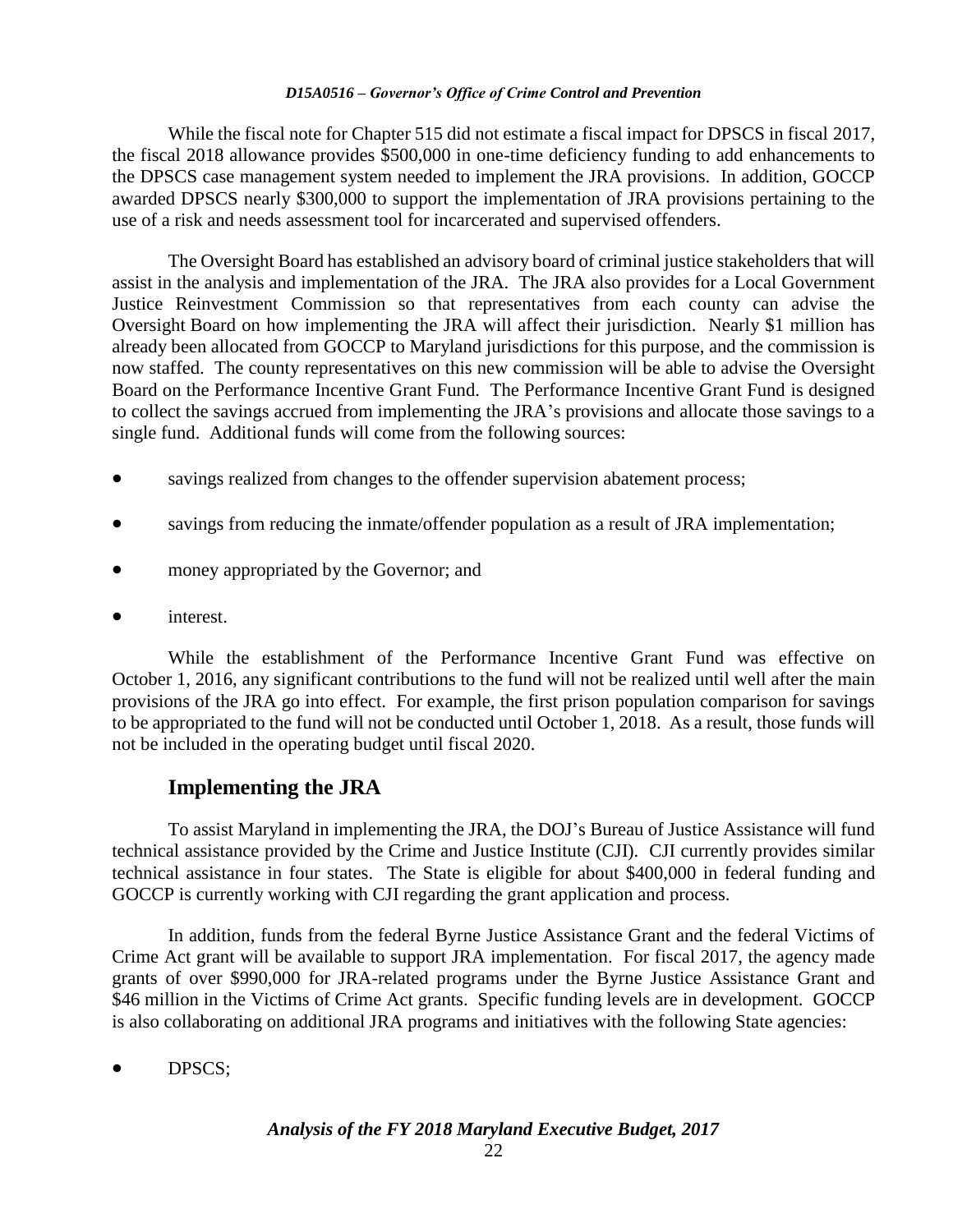- DHMH:
- the Maryland State Commission on Criminal Sentencing Policy;
- the Administrative Office of Courts; and
- the Office of the Attorney General (OAG).

### **DPSCS and the Maryland Parole Commission**

DPSCS has established 10 implementation teams, referred to as Innovation Teams, to identify and develop the specific policy, procedure, and programmatic changes necessary to implement each provision of the legislation that pertains to the department. **Exhibit 11** highlights the JRA provisions that pertain to DPSCS and the Maryland Parole Commission as well as the policy modifications that each agency is making.

#### **Exhibit 11 Department of Public Safety and Correctional Services Maryland Parole Commission Justice Reinvestment Act – Innovation Teams for Implementation**

| <b>JRA Provision</b>                                             | <b>Policy Requirements</b>                                                                                                                                                                                                                                                                                                                                                               |
|------------------------------------------------------------------|------------------------------------------------------------------------------------------------------------------------------------------------------------------------------------------------------------------------------------------------------------------------------------------------------------------------------------------------------------------------------------------|
| Medical and Geriatric Parole                                     | Modifies current policies regarding eligibility for medical and geriatric parole<br>to include offenders with chronic disabilities and those aged 60 or older,<br>allows for a separate medical evaluation conducted by an independent<br>professional, and provides the Governor with 180 days to deny an<br>MPC-approved medical parole before the release is automatically effective. |
| Restitution                                                      | Requires 25% of inmate earnings to be withheld for the payment of an<br>unsatisfied judgment of restitution.                                                                                                                                                                                                                                                                             |
| <b>DPP Validated Screening Tool</b><br>and Risk/Needs Assessment | Requires the use of a validated risk screening tool on all supervised offenders.<br>Offenders identified as moderate or high risk to reoffend receive a risk/needs<br>assessment and an individual case plan.                                                                                                                                                                            |
| <b>DPP Earned Compliance</b><br>Credits                          | Establishes automatic abatement of supervision when a combination of time<br>served under supervision and earned compliance credits satisfies the<br>individual's active term of supervision, requires the automation of the system<br>used to track and award earned compliance credits, and requires notification<br>of eligibility for abatement 90 days prior to status change.      |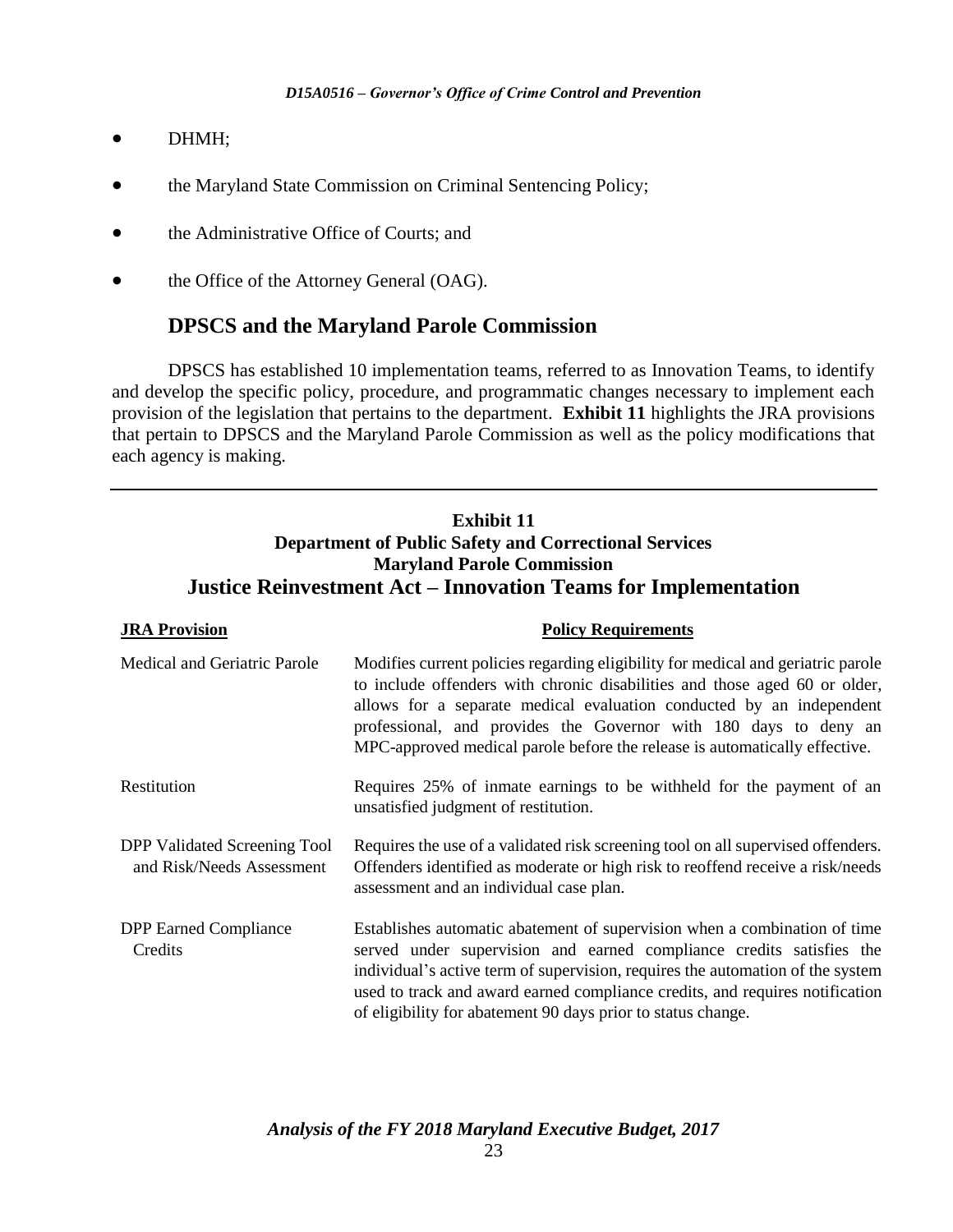| <b>JRA Provision</b>                                     | <b>Policy Requirements</b>                                                                                                                                                                                                                                                                                                                                                                                                   |
|----------------------------------------------------------|------------------------------------------------------------------------------------------------------------------------------------------------------------------------------------------------------------------------------------------------------------------------------------------------------------------------------------------------------------------------------------------------------------------------------|
| <b>DPP</b> Graduated Sanctions                           | Requires the statewide use of graduated sanctions in response to technical<br>violations of conditions of supervision, establishes revocation caps on<br>sentences resulting from a technical violation but does allow the opportunity<br>for departure from the limit for public safety reasons, and requires notification<br>of technical violations and graduated sanctions to the courts and MPC when<br>imposed by DPP. |
| <b>DOC Diminution Credits</b>                            | Expands who is eligible for earning diminution credits, how many credits can<br>be earned, and for what reasons.                                                                                                                                                                                                                                                                                                             |
| DPP Certificate of<br>Rehabilitation                     | Allows first-time, nonviolent offenders (excluding sex offenders) to apply for<br>a certificate of completion to restore their rights to obtain certain professional<br>certifications.                                                                                                                                                                                                                                      |
| DOC Risk/Needs Assessment<br>and Case Planning           | Requires a risk/needs assessment and development of a related case plan for<br>all State inmates as part of the intake process and to be used to guide<br>programming and treatment decisions.                                                                                                                                                                                                                               |
| <b>DPSCS</b> Evidence-based<br><b>Practices Training</b> | Requires annual evidence-based practices training for parole and probation<br>agents, MPC members, and hearing officers.                                                                                                                                                                                                                                                                                                     |
| <b>Administrative Release</b>                            | Allows an inmate to be released on parole, without a hearing, after serving<br>one-fourth of his/her sentence if certain conditions are met; requires eligibility<br>investigations by MPC and calculation of release dates; and requires State and<br>local correctional facilities to develop individual case plans with regular<br>progress reviews and reports.                                                          |

DOC: Division of Correction DPP: Division of Parole and Probation DPSCS: Department of Public Safety and Correctional Services JRA: Justice Reinvestment Act MPC: Maryland Parole Commission

Source: Department of Public Safety and Correctional Services; Department of Legislative Services

DPSCS will also be working on related issues, including the recently announced presumptive Medicaid enrollment for ex-inmates. This program is expected to reduce recidivism and State medical costs, both in line with the stated goals of the JRA.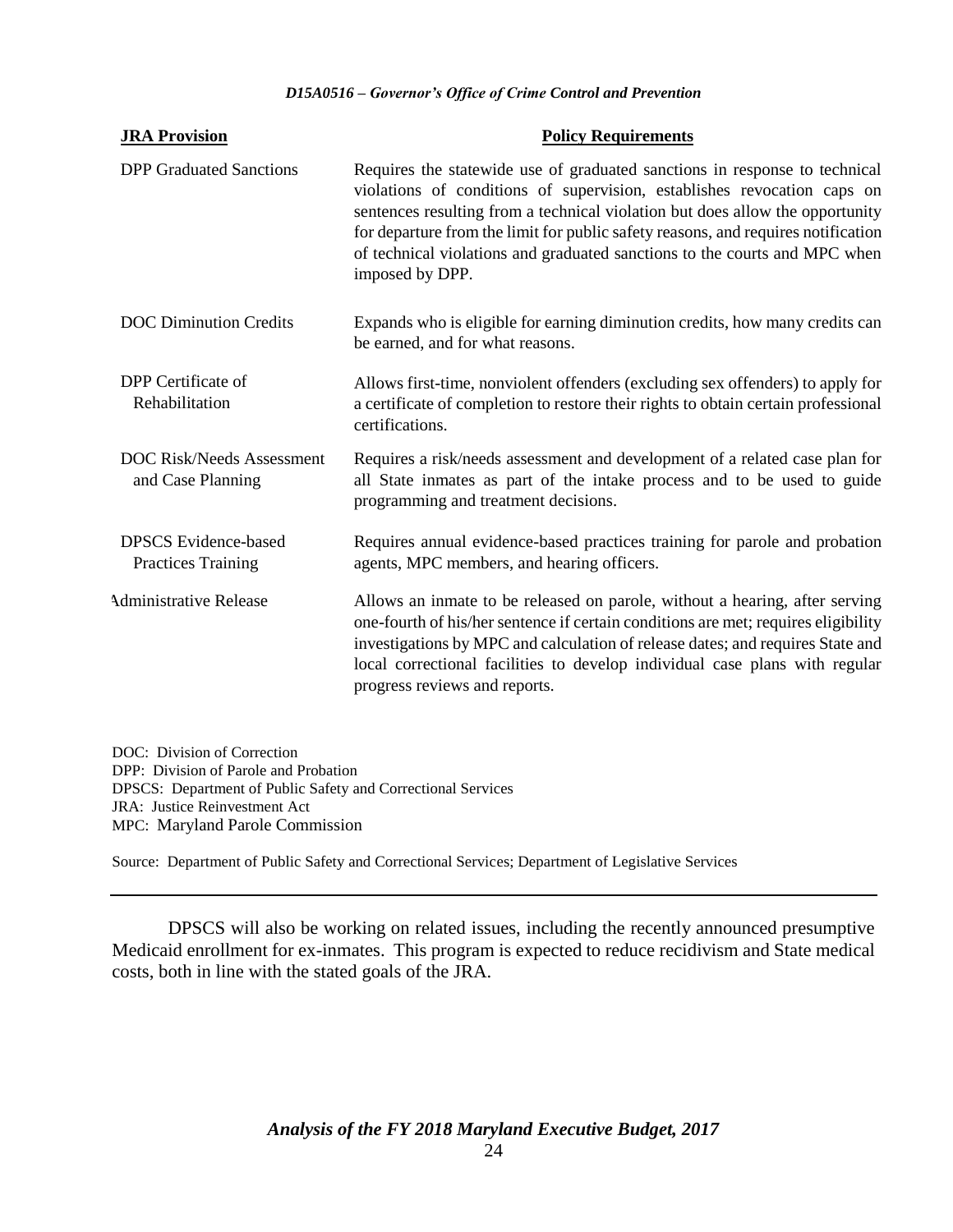### **DHMH**

DHMH is planning several JRA implementation efforts including utilizing an additional \$3 million to increase capacity for substance abuse evaluation and treatment initiatives. This reflects a 50% increase received in fiscal 2017; DHMH expects that a change from block grants to fee-for-service billing for treatment will result in greater savings.

The Maryland State Commission on Criminal Sentencing Policy, the Administrative Office of Courts, and OAG will be collaborating with all of the JRA-associated agencies with sentencing reform and other court and law-related JRA efforts.

**The Department of Legislative Services (DLS) recommends the adoption of committee narrative requesting that GOCCP provide a progress report on the status of the JRA implementation, including an update on which provisions set to begin in October 2017 have in fact started, and any performance data by December 1, 2017.** 

#### **2. Statewide Victim Services Needs Assessment**

GOCCP retained an outside consultant to conduct a Statewide Victim Services Needs Assessment. The study, which was submitted to the budget committees in September 2016, was designed to assess the efficacy of current victim services and identify areas of priority for promoting access to victim services, particularly for the underserved. Via the use of interviews, focus groups, and electronic surveys, the study was also designed to evaluate GOCCP's distribution of federal VOCA grant funding and how it serves the needs of crime victims in the State. In addition, key stakeholder input was gathered from crime victims, advocacy groups, law enforcement, and subject matter experts.

According to the report, Maryland VOCA grant recipients served over 70,000 victims of crime in 2015. However, a wide variety of victim issues continue to exist, particularly in terms of service provider technology and training. In terms of obtaining victim services, there are two major problems – many crimes go unreported, and victims who undergo trauma are often overwhelmed and confused on exactly how to go about obtaining services. While the report notes that victim education and resource provision is important, many less tangible services and policy changes are equally important.

The report refers to these less tangible, "layered" policy and personnel changes as the keys to reinforce victims' rights, connect them with services, and ensure their participation. As an example, if a victim has substance abuse issues, needs housing, or is unfamiliar with the legal system, they are much less likely to pursue victim services. Policy and personnel change examples from the report include the following:

- adjusting protocols to account for victims who have substance abuse issues or need housing;
- adding staff and tools to support victims who do not speak English, especially Spanish speakers;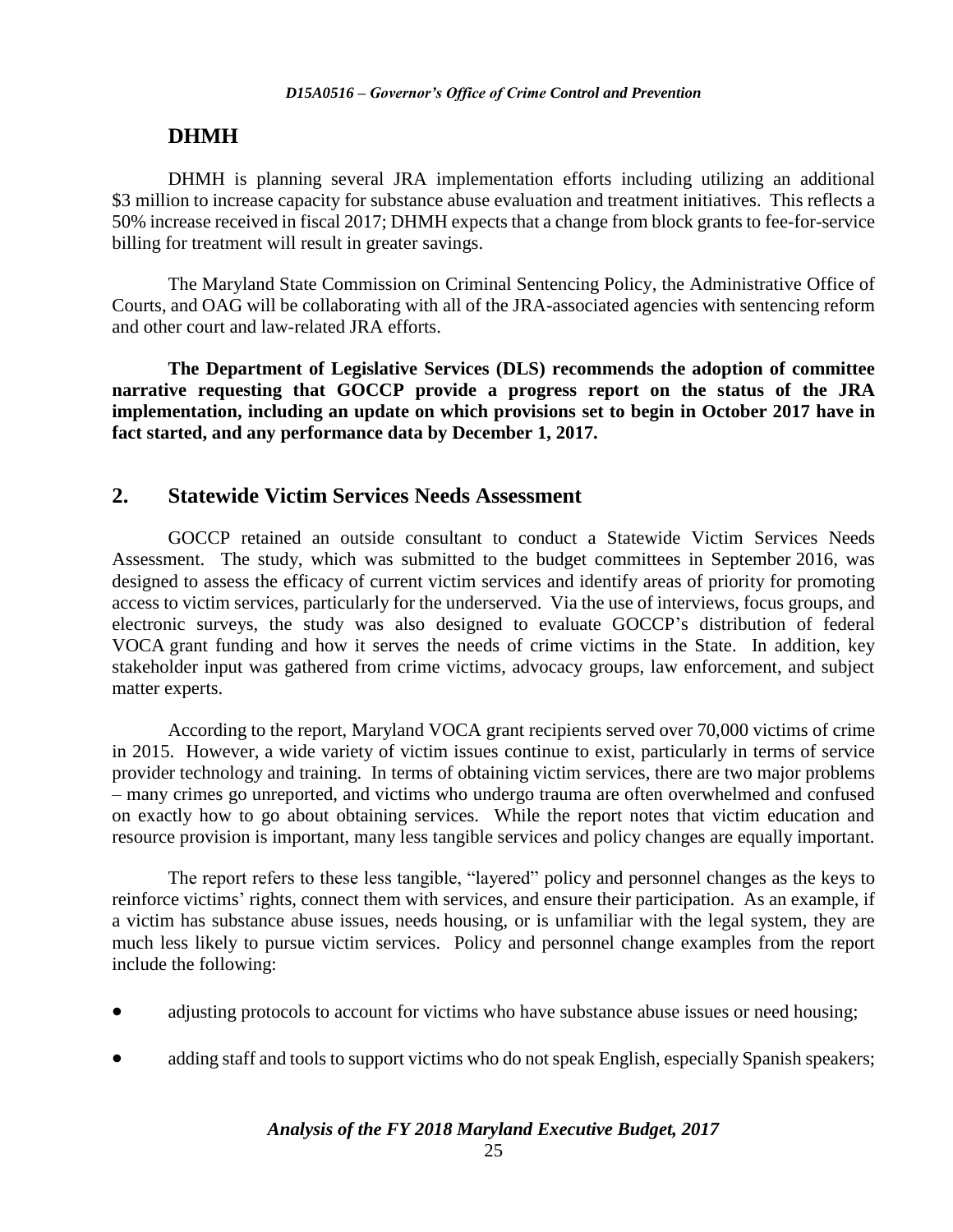- building legal infrastructure for *pro bono* legal assistance; and
- partnering with childcare organizations, so that crime victims can drop children at a safe location while they go about obtaining victim services.

### **Transportation and Location Issues**

Overall, respondents indicated that transportation issues are also a huge barrier and the greatest reason why crime victims are unable to follow through with services. The survey respondents also stated that improving transportation was the number one recommendation to help them access victim services. According to the survey, the vast majority of crime victims (87%) traveled to service providers via the public bus system. Survey respondents indicated that some form of paid transportation or travel vouchers would make accessing services easier.

Victim service providers also answered whether their organization was located in a rural, urban, or suburban location, and the results were fairly evenly distributed. However, rural areas had a slightly higher percentage of victim service providers than any other areas. The clustering of victim service providers in those rural locations is linked with the transportation issue, because victims of crime often find it difficult to get to those areas.

In addition, victim service providers that are associated with law enforcement or located within a law enforcement agency were located mainly in the suburbs, while urban areas had the smallest number of law enforcement service providers. This puts victims in urban areas at a disadvantage when it comes to receiving those types of services. **Exhibit 12** shows the percentage of victim service providers by location.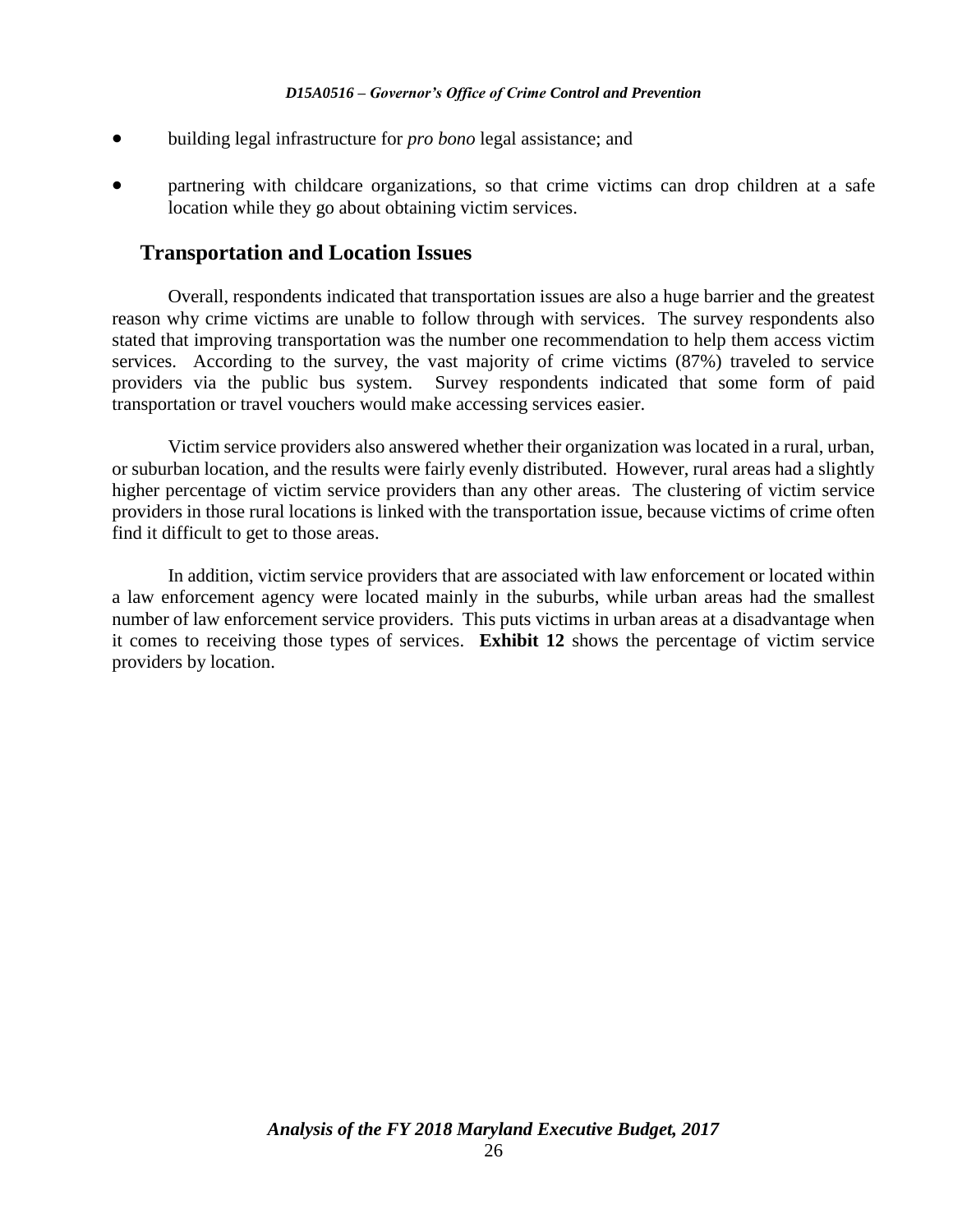

**Exhibit 12 Victim Services Provider Locations Governor's Office of Crime Control and Prevention**

Source: Statewide Victims' Needs Assessment Report – Survey (Governor's Office of Crime Control and Prevention).

## **Additional Service Issues**

- The documented and undocumented immigrant population stresses victim service organizations' ability to respond because of language and cultural issues.
- Victim services need to contribute to the immediate psychological and emotional well-being of crime victims, not just their physical state. Key services here would include emergency housing, emergency financial assistance, and forensic services.
- Sexual assault and human trafficking victims often have additional substance abuse issues, and service provision often falls short in addressing those particular needs.
- Legal services are in short supply.
- Job training, education, and counseling services can be limited.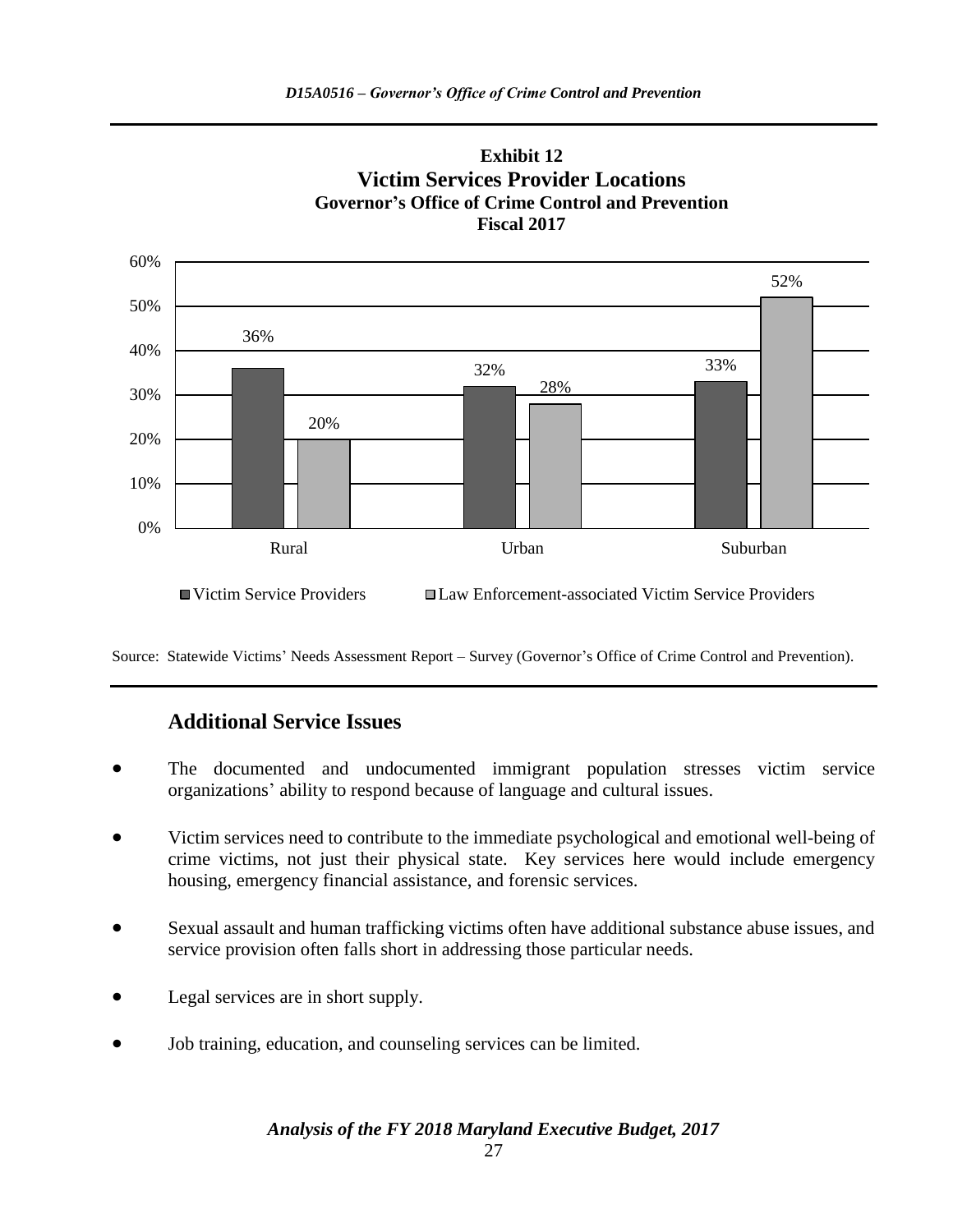- Police stations need victim service representatives to build relationships with them and assist in crisis counseling, as victims enter into those stations on a regular basis.
- Victim service provider caseloads: 38% of case managers reported having 25 or more people they had to serve. In addition, 62% said additional staff was needed – particularly with advocacy or legal skills.
- The majority of victim service agencies (59%) are only open from 9 am to 5 pm during the week. More evening and weekend hours are needed, as only 11% of victim service providers are open past 5 pm.

According to the law enforcement-based victim service providers who answered the survey, 48% indicated that they do not have a crime victim services advocate, representative, or specific victim services program in their department but reported that having those kinds of programs or staff would be an improvement and would help victims of crime.

### **Recommendations**

Overall, the needs assessment report concluded with the following key recommendations.

- *Maximize Capacity and Resources:* The key here is for victim service providers to remain flexible enough to adapt to the changing needs of the population they serve.
- *Standardize Intake and Referral Procedures and Develop Performance Measures:* Many organizations are so concerned with serving clients, that actual measuring of goals is sometimes overlooked.
- *Review Policies and Procedures:* Victim service organizations need to constantly review what they are doing and ensure that they are following both federal and State guidelines.
- *Manage Services and Redundancy:* Ensure that crisis services are available 24 hours, 7 days a week by expanding services or finding partners to share the load. Add victim services to the Maryland 211 online site.
- *Outreach:* Expand and improve initiatives regarding elder abuse, juveniles/teens, and Internet and social media.
	- Facilitate and create victim service partnerships and collaborative ties between the community and cultural centers, victim support organizations, and law enforcement, and expand efforts to include faith-based organizations.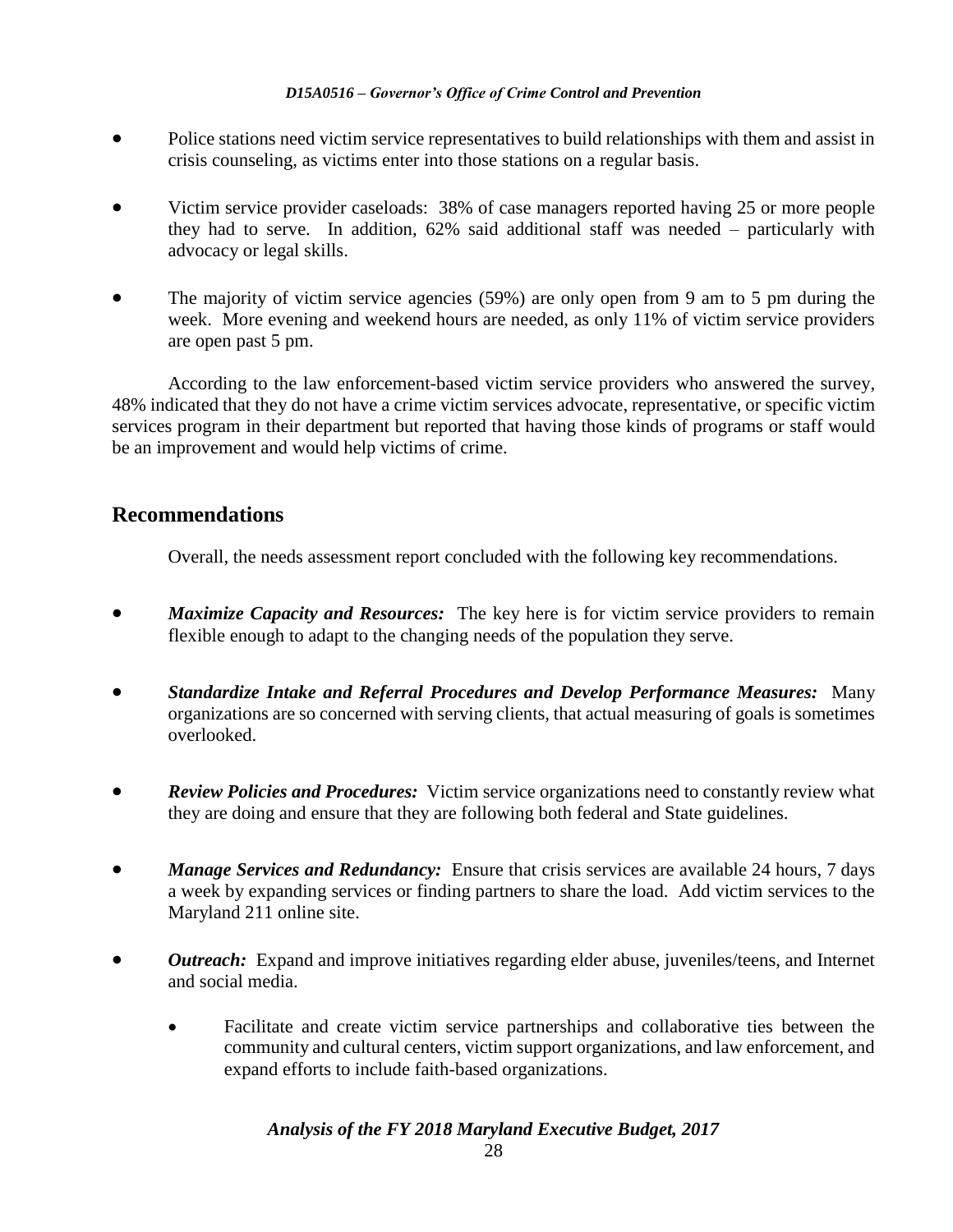*Data Collection:* Standardize data collection to reflect, serve, and categorize Maryland's current population identity needs. Categorizing victims by gender or status – such as Temporary Assistance for Needy Families recipient, U.S. Department of Housing and Urban Development participant, re-entry program participant, undocumented immigrant, *etc.* – will assist providers and the State in producing real-time, specific analytics so that targeted service and outreach efforts can be initiated.

Other recommendations include training improvement, using evidence-based practices, taking advantage of federal and statewide education on various topics, and developing confidential communication strategies, so that victim service providers can communicate with professionals and assist organizations in a way that protects the identity and personal information of crime victims.

**DLS recommends that GOCCP comment on whether implementation of any Statewide Victim Services Needs Assessment-related recommendations has begun or will begin in fiscal 2018, the projected fiscal impact, and any impact on Victims of Crime Assistance grant programs going forward.**

#### **3. Untested Sexual Assault Kits**

In response to Chapter 37 of 2015, which required Maryland law enforcement agencies to conduct an audit of untested sexual assault kits, GOCCP surveyed 135 law enforcement agencies in the State about: (1) the number of untested kits in their possession; (2) the date each kit was collected; and (3) recommendations to address any potential backlogs of untested kits. Survey responses were forwarded to OAG, and a report was issued that studied the results. Overall, 102 Maryland law enforcement agencies responded, with an approximate 3,700 untested sexual assault kits in their possession.

Overall, the survey found that 90% of the untested sexual assault kits were at only 13 agencies. This means that just 12% of the agencies had the vast majority of the untested kits. The main agencies were all large police organizations, including the Montgomery County Police Department (1,165), the Baltimore Police Department (871), and the Howard County Police Department (503). These three organizations alone had nearly 70% of all untested sexual assault kits.

### **Findings**

The survey revealed that the majority of untested sexual assault kits in the State were not tested because of the policies and procedures of the law enforcement agencies that had them. According to the report issued by OAG. Kits were untested for a variety of reasons including (1) the identity of the suspect was already known; (2) the victim refused to prosecute; (3) the State declined to prosecute; and (4) the suspect pled guilty. The Montgomery County Police Department reported 1,082 untested kits in its possession, nearly one-third of the total. However, since the Montgomery County Police Department's policy is to retain all untested kits, with no set destruction date, the number of kits in its possession will continue to rise.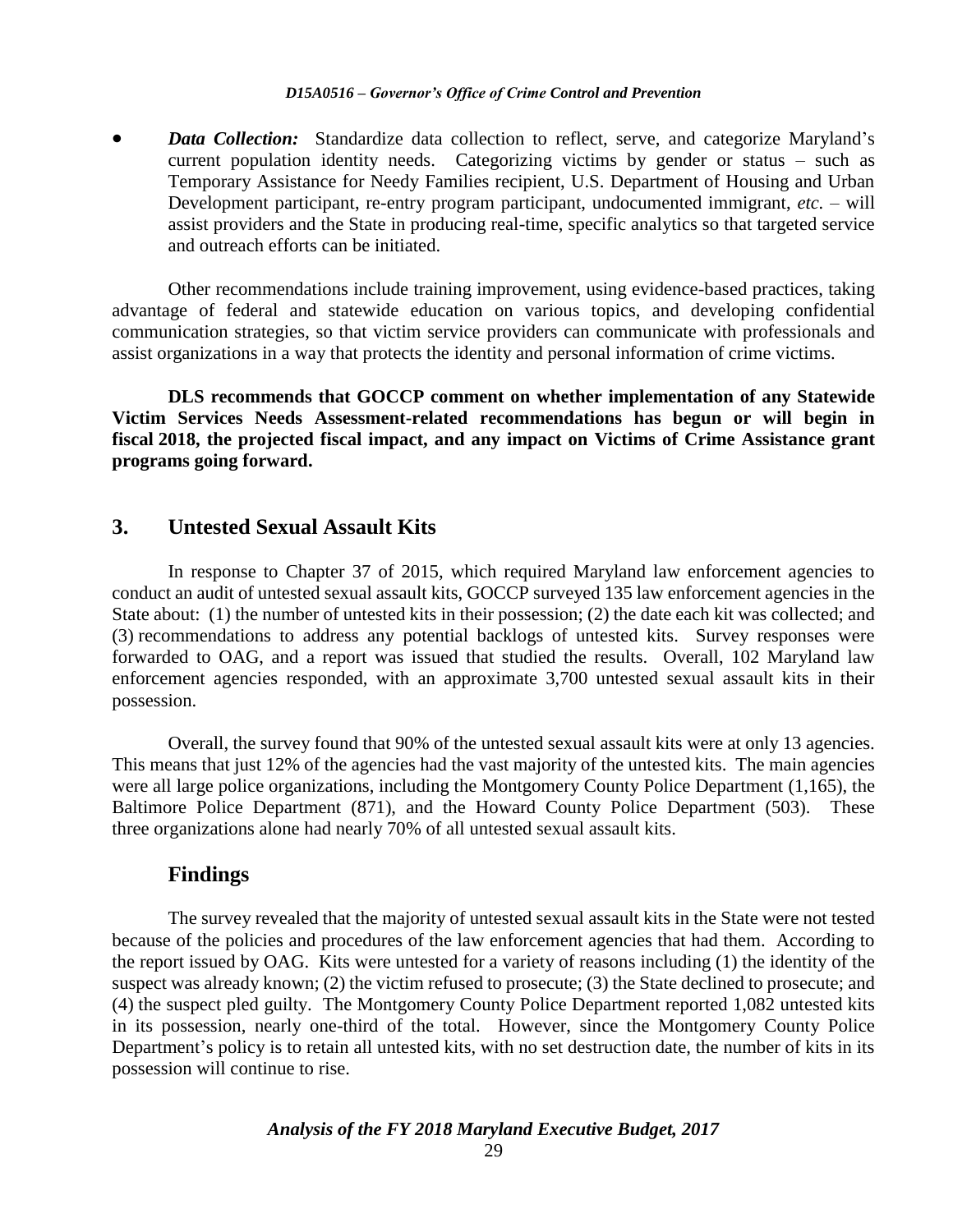The report reiterates that since State law enforcement agencies have different policies regarding untested sexual assault kits and when they can be destroyed, it is difficult to come to a set conclusion about the efficiency or operations of these agencies with regard to this issue. Another example occurs when measuring the number of untested kits in each jurisdiction. While a smaller number of untested kits would appear to be preferable, agencies in smaller counties may have fewer sexual assaults and therefore fewer untested kits – so making numerical judgments about this data is difficult as well.

Therefore, a follow-up survey was issued as part of the report, to come to more certain conclusions by determining exactly what rules and policies State law enforcement agencies had in terms of untested sexual assault kits. These findings revealed that there are many differences between jurisdictions in terms of how test kits are stored, when they are destroyed, if victims are notified when the test kit related to their case is about to be destroyed, *etc.*

#### **Recommendations**

OAG has several recommendations for best practices, and advocates for uniformity and standardization across Maryland jurisdictions regarding the following:

- when a kit should be tested and when the results should be uploaded to State/federal law enforcement databases;
- time mandates for the collection and testing of kits;
- the length of time allowed to store kits;
- when a kit can be destroyed;
- victim notification rights regarding the status of their kit and if/when it will be destroyed; and
- the formation of a Sexual Assault Evidence Kit Oversight Committee.

**GOCCP should comment on the formation of the Sexual Assault Evidence Kit Oversight Committee, projected timeline, future audits, and other steps taken to fulfill the recommendations in the State Attorney General's report.**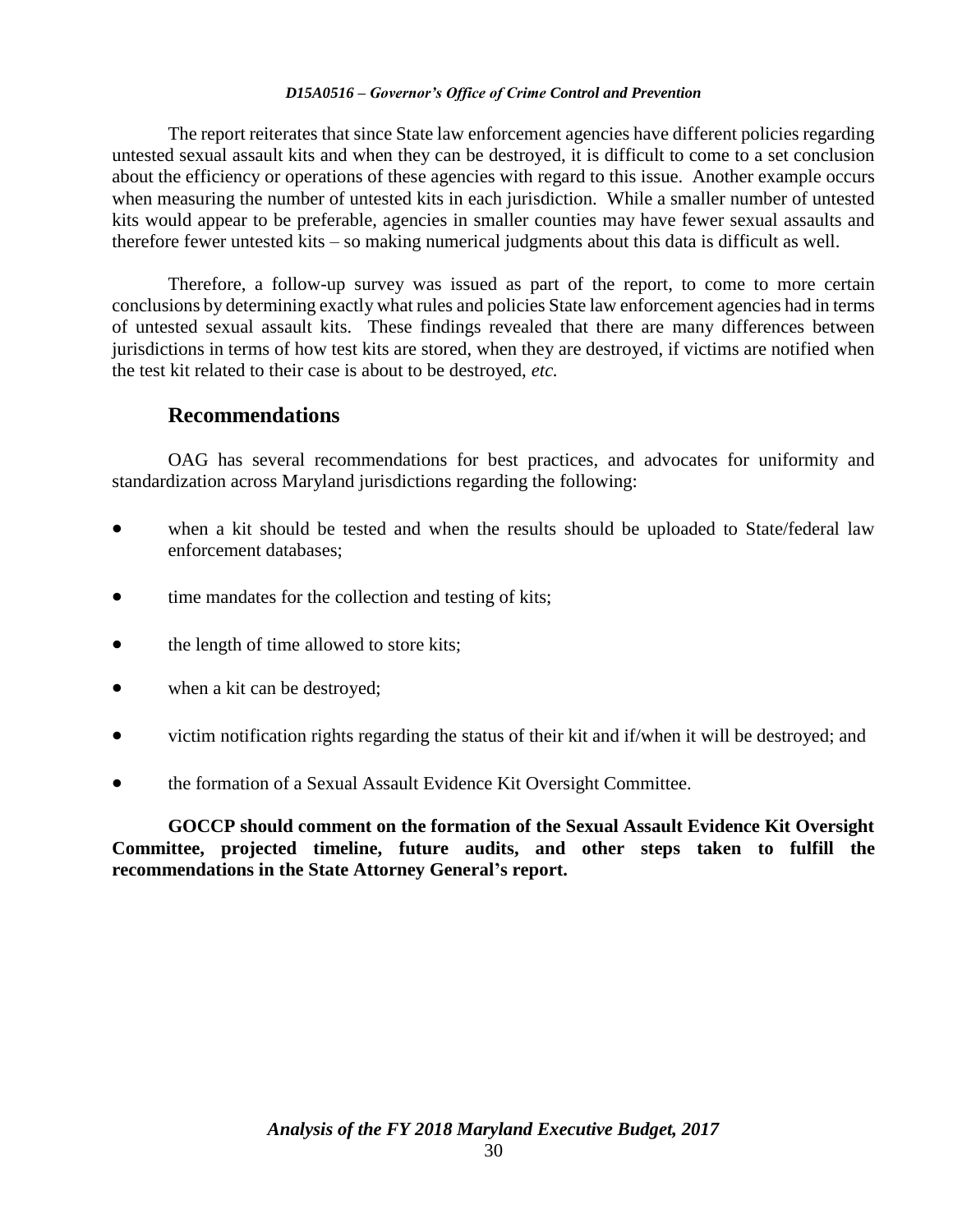### **4. New Victims' Services Unit**

In order to improve compensation and services for crime victims, and enhance the collection of restitution funds from criminals, GOCCP recommended, in the December 2016 Restitution Study, that a new unit called the Victims' Services Unit (VSU) should be formed within GOCCP to collect data, develop best practices, and coordinate with State and local entities regarding restitution. VSU will be charged with the following tasks:

- studying the current restitution collection system and the agencies involved to, if necessary, make optimal structural changes;
- developing outcome measures for restitution and other victim services;
- developing standards for victim notification, restitution, and recordkeeping;
- expediting earnings withholdings orders, so that funds can be collected from employed ex-offenders who were previously not paying restitution; and
- creating an automated information system to collect restitution data from DPSCS' case management system, the Criminal Injuries Compensation Board (CICB), the Central Collection Unit, and local correctional facilities; this data will show county restitution amounts categorized by offense and will show what percentage of the amount has been fulfilled.

### **Fiscal Impact**

The consolidation of victim-serving entities, such as CICB, will result in cost savings. For example – in the case of a crime – if payments for sexual abuse forensic exams are made through CICB rather than DHMH, 60% of the money will be reimbursed back to the State by the federal government. According to the report, the State would receive approximately \$800,000 per year, based on fiscal 2015 numbers. **GOCCP should comment on the progress of the VSU consolidation, timeline, and potential savings.**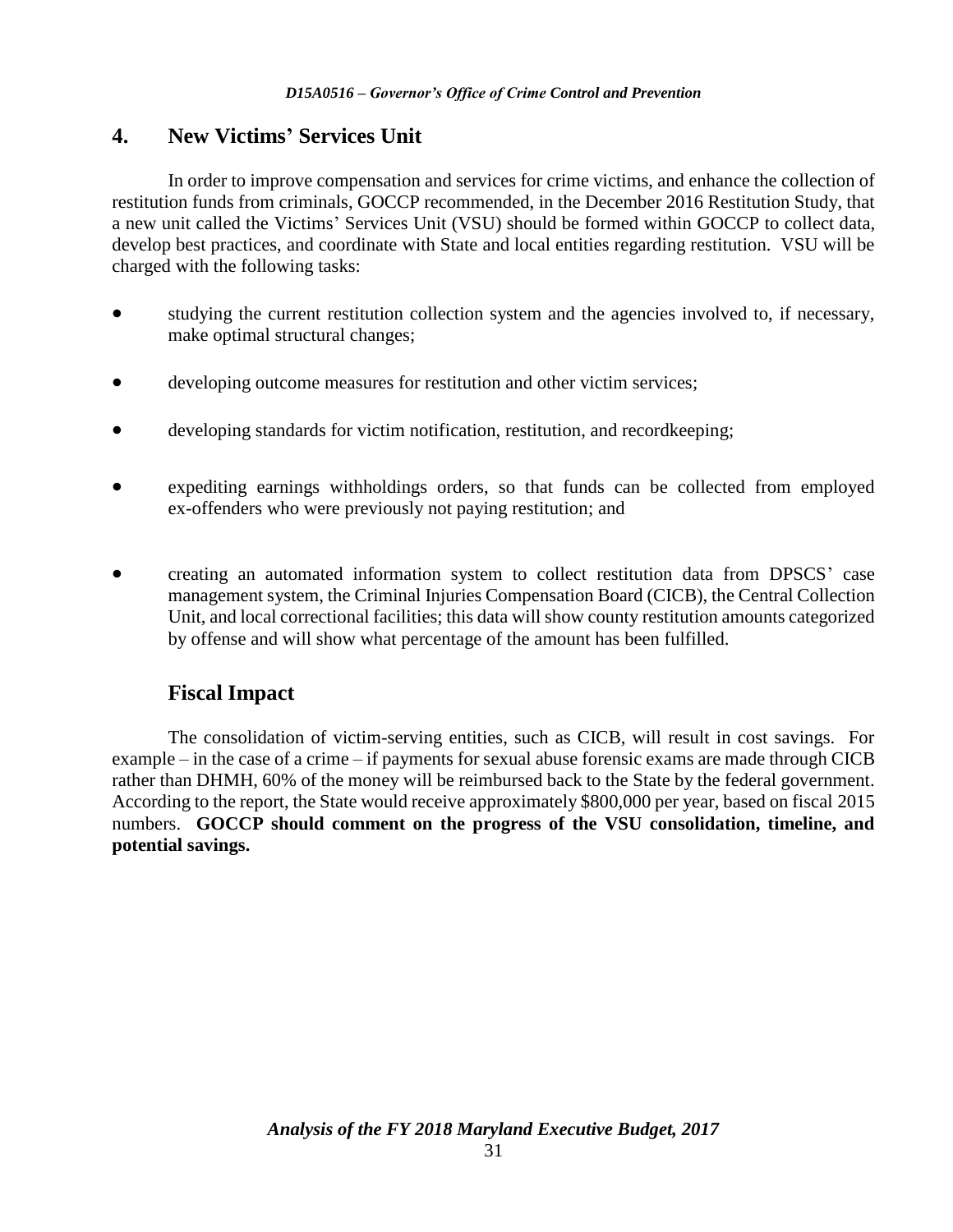# *Recommended Actions*

1. Adopt the following narrative:

**Implementing the Justice Reinvestment Act:** Chapter 515 of 2016, the Justice Reinvestment Act (JRA), established Maryland's path to comprehensive criminal justice reform by altering provisions relating to sentencing, corrections, parole, and the supervision of offenders. The Governor's Office of Crime Control and Prevention (GOCCP) houses the Justice Reinvestment Oversight Board, which is charged with monitoring the progress and compliance with the implementation of Chapter 515. GOCCP should report to the committees with an update on the status of JRA implementation and how the provisions taking effect on October 1, 2017, will impact the agency's fiscal 2018 outlook.

| <b>Information Request</b> | <b>Author</b> | <b>Due Date</b>    |
|----------------------------|---------------|--------------------|
| Implementing the JRA       | <b>GOCCP</b>  | December 1, $2017$ |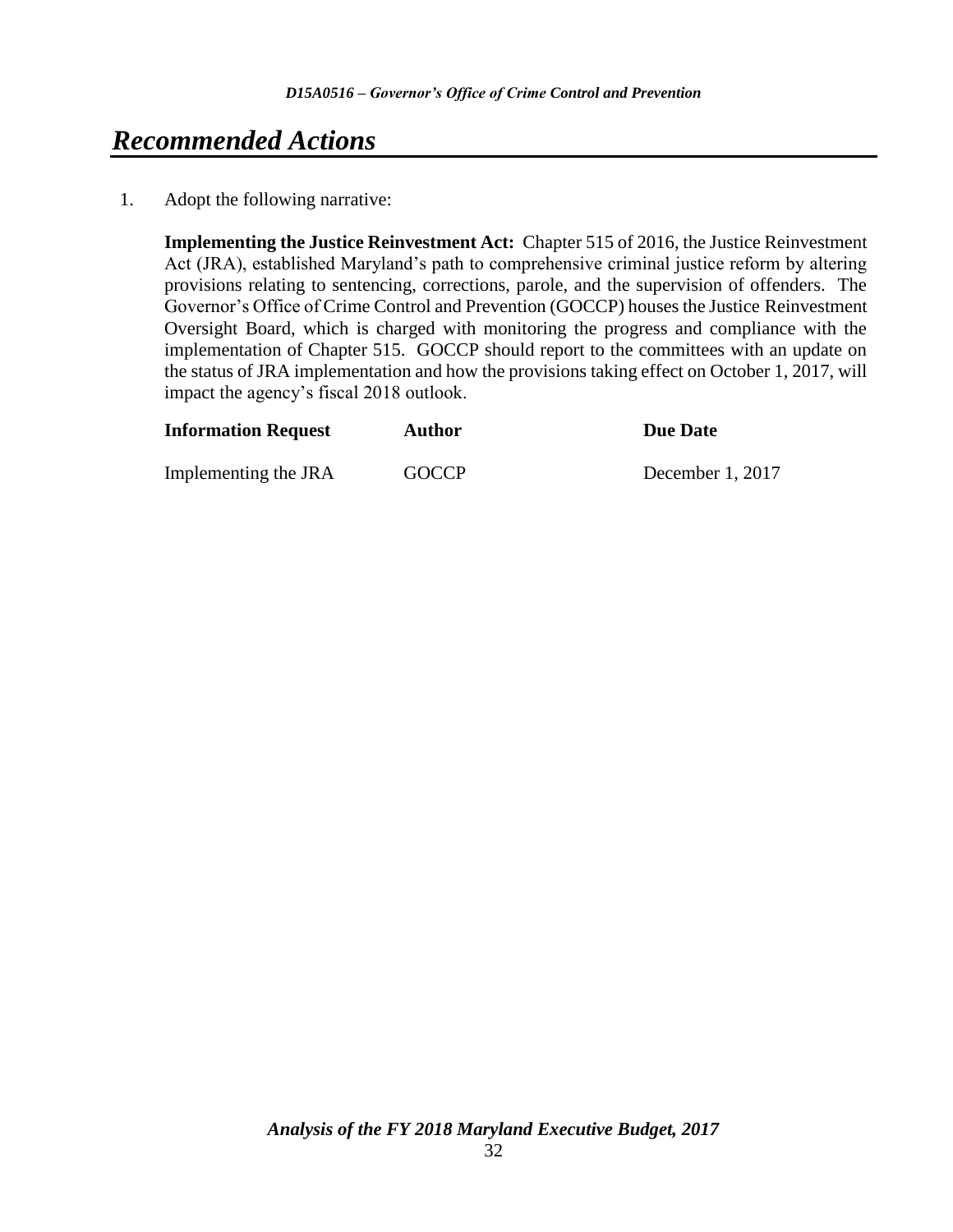### **Appendix 1 Current and Prior Year Budgets Governor's Office of Crime Control and Prevention (\$ in Thousands)**

|                                      | General<br><b>Fund</b> | <b>Special</b><br><b>Fund</b> | <b>Federal</b><br><b>Fund</b> | Reimb.<br><b>Fund</b> | <b>Total</b>     |
|--------------------------------------|------------------------|-------------------------------|-------------------------------|-----------------------|------------------|
| <b>Fiscal 2016</b>                   |                        |                               |                               |                       |                  |
| Legislative<br>Appropriation         | \$96,450               | \$2,276                       | \$21,349                      | \$396                 | \$120,472        |
| Deficiency<br>Appropriation          | $\boldsymbol{0}$       | $\boldsymbol{0}$              | $\boldsymbol{0}$              | $\boldsymbol{0}$      | $\boldsymbol{0}$ |
| <b>Budget</b><br>Amendments          | 118                    | 3                             | 2,307                         | $\boldsymbol{0}$      | 2,429            |
| Reversions and<br>Cancellations      | $-29$                  | $-307$                        | $-122$                        | $-35$                 | $-493$           |
| <b>Actual</b><br><b>Expenditures</b> | \$96,540               | \$1,972                       | \$23,535                      | \$361                 | \$122,407        |
| Fiscal 2017                          |                        |                               |                               |                       |                  |
| Legislative<br>Appropriation         | \$103,800              | \$2,183                       | \$43,265                      | \$332                 | \$149,580        |
| Cost<br>Containment                  | $-263$                 | $\boldsymbol{0}$              | $\mathbf{0}$                  | $\boldsymbol{0}$      | $-263$           |
| <b>Budget</b><br>Amendments          | $-75$                  | $\overline{2}$                | $\mathbf{0}$                  | $\boldsymbol{0}$      | $-72$            |
| <b>Working</b><br>Appropriation      | \$103,462              | \$2,186                       | \$43,265                      | \$332                 | \$149,245        |

Note: Does not include targeted reversions, deficiencies, and contingent reductions. Numbers may not sum to total due to rounding.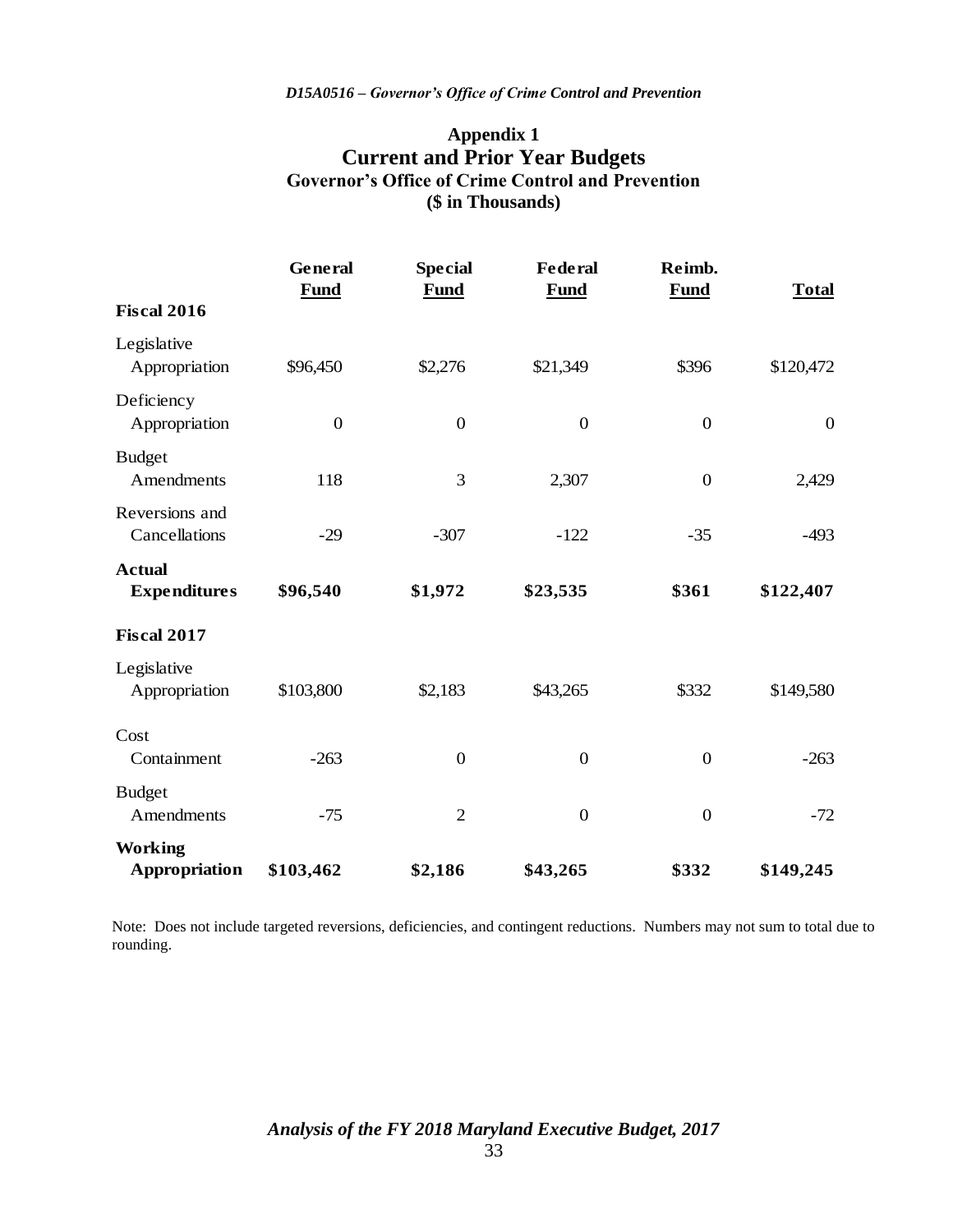#### **Fiscal 2016**

In fiscal 2016, the total budget for the office increased by approximately \$1.9 million above the legislative appropriation.

The general fund appropriation increased by a net of \$90,000 from the legislative appropriation. Budget amendments provided an increase of approximately \$118,000, reflecting \$35,458 for employee salary enhancements and \$83,029 from the statewide realignment of funds associated with the 2% across-the-board reduction in operation expenses for fiscal 2016. This increase was offset by the reversion of slightly more than \$29,000 due to targeted cost containment.

The special fund appropriation was reduced by a net of \$304,000 from the legislative appropriation. Nearly \$3,000 for employee salary enhancements was allocated to the Governor's Office of Crime Control and Prevention (GOCCP) via budget amendment. Approximately \$307,000 was canceled at the close of the fiscal year because revenues available from the Maryland Victims of Crime Fund were lower than anticipated.

The agency's fiscal 2016 federal fund appropriation accounted for the majority of the increase over the legislative appropriation, growing by nearly \$2.2 million. In addition to receiving funds for the employee salary enhancements, budget amendments provided nearly \$2.3 million in grant funding to support community-based violence prevention, postconviction DNA testing, firearms background checks, justice information sharing, and other programs. Slight overestimation in total federal grant fund expenditures resulted in the cancellation of approximately \$122,000 at the close of the fiscal year.

The reimbursable fund appropriation decreased by approximately \$35,000, as the agency cancelled funds for 1 budgeted position that remained vacant during the year.

#### **Fiscal 2017**

The fiscal 2017 working appropriation for GOCCP is \$335,000 less than the legislative appropriation. This includes \$263,000 in the Board of Public Works reductions for rent-related expenses and contractual full-time equivalents, and a net decrease of \$72,000 in budget amendments. The first amendment consisted of employee increments totaling \$62,748 in general funds and \$2,256 in special funds. A second amendment consisted of a \$137,351 decrease in general funds to reallocate the Section 20 position abolition funding across the other boards.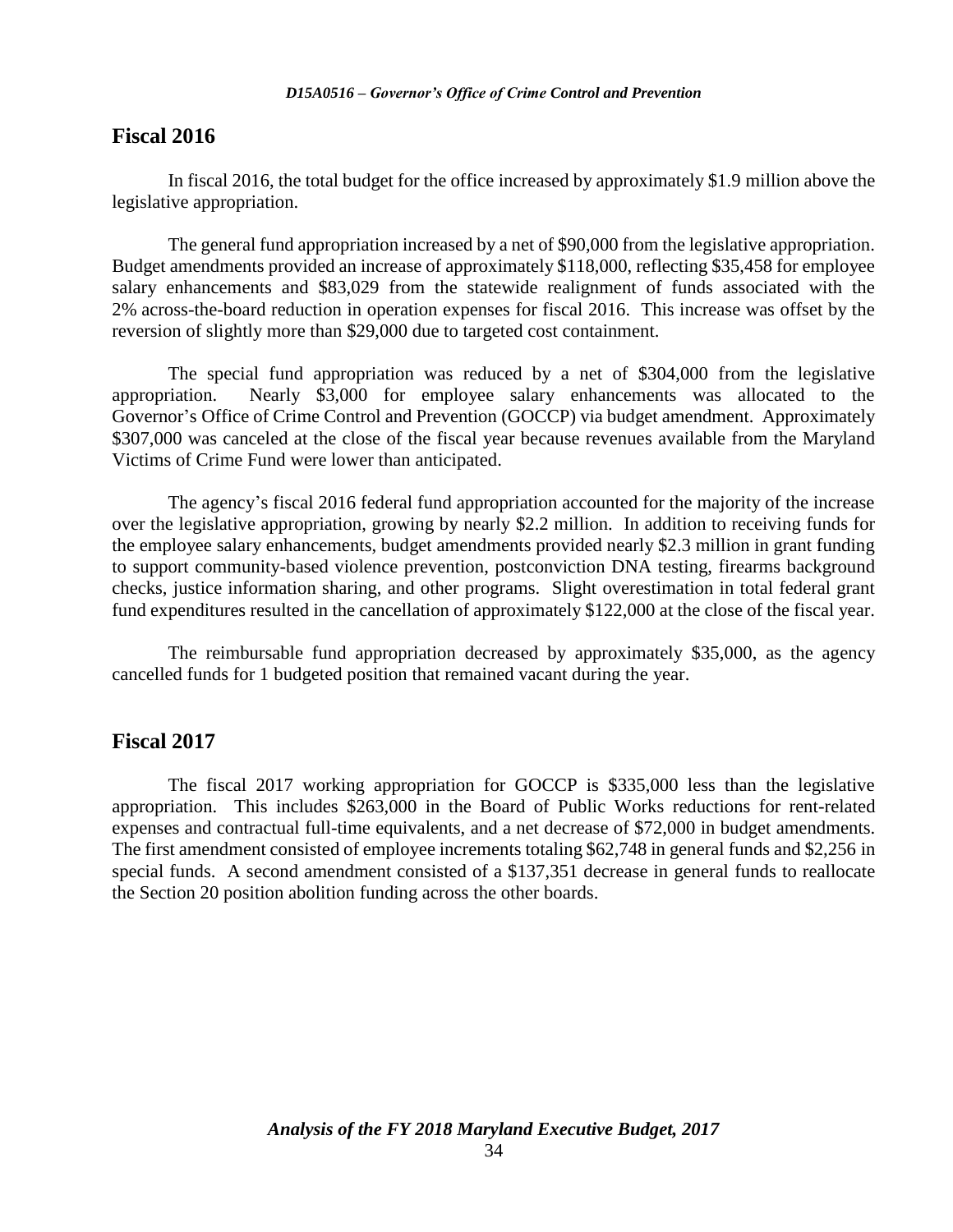### **Appendix 2 State Aid for Police Protection Fund Fiscal 2015-2018 Est.**

| <b>Actual</b> | <b>Actual</b> |              |              | % Change  |
|---------------|---------------|--------------|--------------|-----------|
|               |               |              |              | 2017-2018 |
| \$868,313     | \$821,594     | \$867,146    | \$867,146    | 0.0%      |
| 6,850,098     | 6,575,859     | 8,808,723    | 8,808,723    | 0.0%      |
| 9,929,476     | 12,009,526    | 12,763,352   | 12,763,352   | 0.0%      |
| 774,658       | 740,047       | 790,877      | 790,877      | 0.0%      |
| 337,440       | 327,553       | 340,807      | 340,807      | 0.0%      |
| 1,587,645     | 1,505,520     | 1,593,615    | 1,593,615    | 0.0%      |
| 992,245       | 963,082       | 994,830      | 994,830      | 0.0%      |
| 1,300,956     | 1,255,371     | 1,349,861    | 1,349,861    | 0.0%      |
| 382,269       | 364,807       | 380,327      | 380,327      | 0.0%      |
| 2,358,258     | 2,259,707     | 2,424,962    | 2,424,962    | 0.0%      |
| 228,160       | 215,352       | 226,243      | 226,243      | 0.0%      |
| 2,811,874     | 2,678,376     | 2,842,686    | 2,842,686    | 0.0%      |
| 3,567,125     | 3,484,879     | 3,748,189    | 3,748,189    | 0.0%      |
| 202,772       | 193,864       | 200,479      | 200,479      | 0.0%      |
| 15,555,308    | 15,037,304    | 16,126,321   | 16,126,321   | 0.0%      |
| 14,307,112    | 13,816,791    | 14,822,262   | 14,822,262   | 0.0%      |
| 424,786       | 404,973       | 434,063      | 434,063      | 0.0%      |
| 918,620       | 881,063       | 940,659      | 940,659      | 0.0%      |
| 244,025       | 233,934       | 240,372      | 240,372      | 0.0%      |
| 425,709       | 402,633       | 421,718      | 421,718      | 0.0%      |
| 1,466,987     | 1,390,858     | 1,512,744    | 1,512,744    | 0.0%      |
| 1,086,555     | 1,066,380     | 1,117,075    | 1,117,075    | 0.0%      |
| 653,349       | 647,594       | 767,687      | 767,687      | 0.0%      |
| \$67,273,740  | \$67,277,067  | \$73,714,998 | \$73,714,998 | $0.0\%$   |
|               | 2015          | 2016         | 2017 Est.    | 2018 Est. |